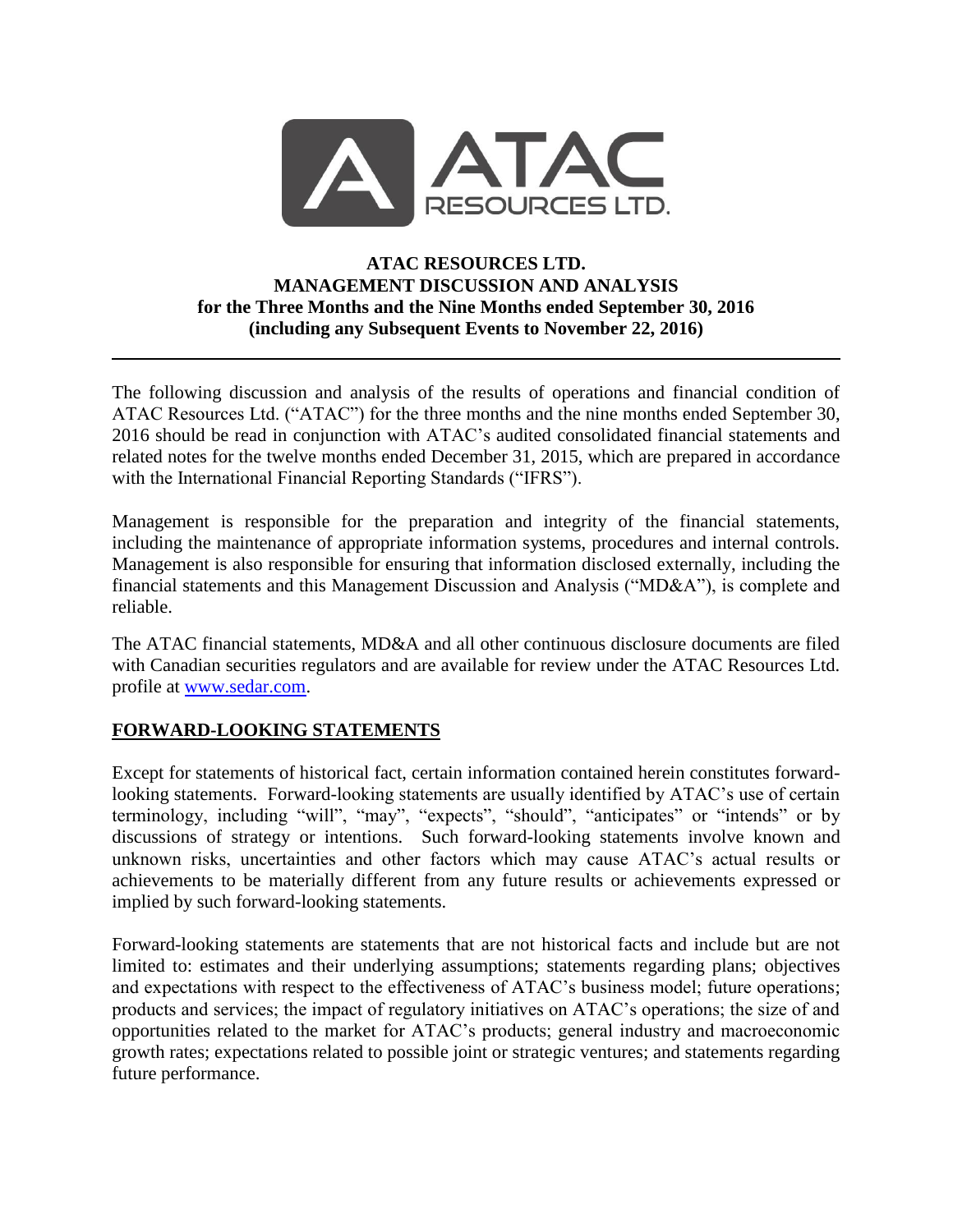Forward-looking statements used in this MD&A are subject to various risks and uncertainties, most of which are difficult to predict and generally beyond the control of ATAC. If risks or uncertainties materialize, or if underlying assumptions prove incorrect, the actual results may vary materially from those expected, estimated or projected. ATAC undertakes no obligation to update forward-looking statements if these beliefs, estimates and opinions or other circumstances should change, except as required by applicable securities laws. There can be no assurance that such statements will prove to be accurate, and future events and actual results could differ materially from those anticipated in such statements. Given these uncertainties, the reader of the information included herein is cautioned not to place undue reliance on such forward-looking statements.

## **DESCRIPTION OF BUSINESS**

ATAC is in the business of exploring for metals and minerals with a particular emphasis on gold. It does not own interests in any producing mines. At present, management is concentrating most of its efforts on its wholly-owned Rackla Gold project in central Yukon. See "Exploration and Property Transactions" for additional information.

## **OVERALL PERFORMANCE**

As of November 22, 2016, ATAC had no debt and had working capital in excess of its anticipated expenditures for 2016. Such expenditures include costs related to administrative overhead and future exploration programs. See "Risks and Uncertainties" for additional information.

The focus of most of ATAC's human and financial resources is the Rackla Gold project and the included geological trends (the "Rau Trend" and the "Nadaleen Trend"). See "Exploration and Property Transactions" for additional information.

|                                                 | December 31,<br>2015 | December 31,<br>2014 | December 31,<br>2013 |  |
|-------------------------------------------------|----------------------|----------------------|----------------------|--|
| Revenues                                        | <b>Nil</b>           | <b>Nil</b>           | <b>Nil</b>           |  |
| Net (Loss)                                      | (\$1,791,192)        | $(\$2,490,325)$      | $(\$2,814,918)$      |  |
| Net (Loss) per Share<br>- Basic and Diluted     | $(\$0.02)$           | $(\$0.02)$           | (\$0.03)             |  |
| <b>Total Assets</b>                             | \$109,390,324        | \$110,195,593        | \$105,062,045        |  |
| Total Long-term<br><b>Financial Liabilities</b> | <b>Nil</b>           | <b>Nil</b>           | <b>Nil</b>           |  |
| <b>Cash Dividends</b><br>Declared per Share     | <b>Nil</b>           | Nil                  | <b>Nil</b>           |  |

## **SELECTED ANNUAL INFORMATION**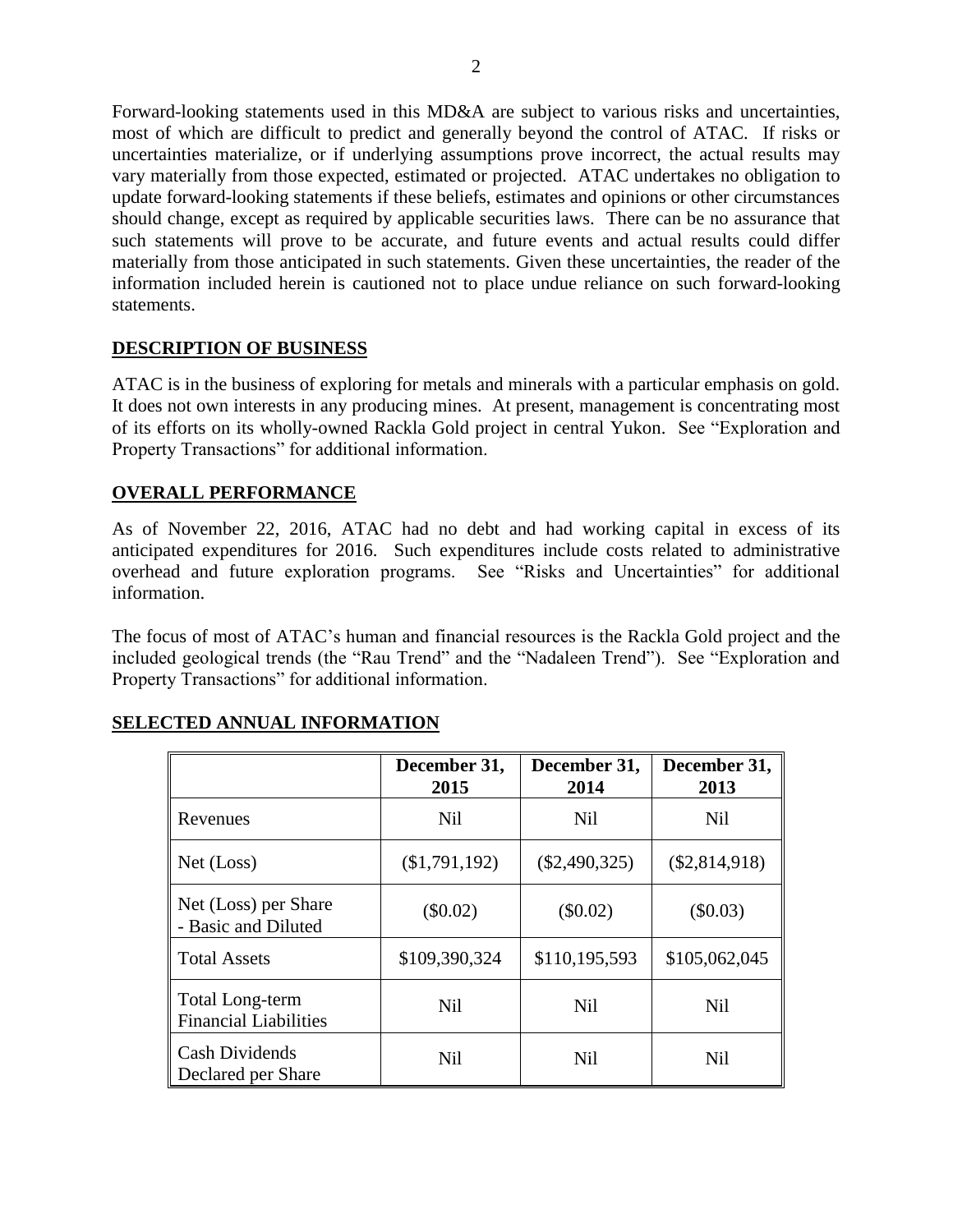## **SUMMARY FINANCIAL INFORMATION (for the eight quarters ended September 30, 2016)**

The following table shows the results for the last quarter compared to those from the previous seven quarters.

|                      |                 |                             | <b>Net Income</b>          |
|----------------------|-----------------|-----------------------------|----------------------------|
| <b>Period Ending</b> | <b>Revenues</b> | <b>Net Income</b><br>(Loss) | (Loss) per<br><b>Share</b> |
| September 30, 2016   | <b>Nil</b>      | \$56,568                    | (\$0.00)                   |
| June 30, 2016        | <b>Nil</b>      | $(\$540,839)$               | (\$0.00)                   |
| March 31, 2016       | <b>Nil</b>      | (\$161,567)                 | (\$0.00)                   |
| December 31, 2015    | <b>Nil</b>      | $(\$232,155)$               | $(\$0.00)$                 |
| September 30, 2015   | Nil             | $(\$592,606)$               | (\$0.00)                   |
| June 30, 2015        | <b>Nil</b>      | $(\$759,497)$               | $(\$0.01)$                 |
| March 31, 2015       | <b>Nil</b>      | $(\$206,934)$               | (\$0.00)                   |
| December 31, 2014    | Nil             | (\$705,636)                 | $(\$0.01)$                 |

## **RESULTS OF OPERATIONS**

ATAC is an exploration stage company and has no operating revenues from mines. Most of its expenditures are exploration related and are capitalized (not accounted as operating expenses). The variations in losses from quarter to quarter over the previous eight financial quarters are largely attributable to variations in share-based payments, write-downs of mineral properties, gains or losses on sale or option of mineral properties and gains or losses on marketable securities.

The net income for the three month period ended September 30, 2016 compared to the net loss for the three months ended September 30, 2015 is largely due to pre-tax income from the disposition of ATAC's interest in the Dawson Gold Joint Venture in August of 2016. See "Dawson Gold Joint Venture" for additional information.

## **LIQUIDITY AND CAPITAL RESOURCES**

As of September 30, 2016, working capital totalled \$16,182,379 compared to \$16,345,550 at September 30, 2015.

As of November 22, 2016, ATAC owned marketable securities of other publicly traded junior resource companies with a total market value of approximately \$980,400. These securities were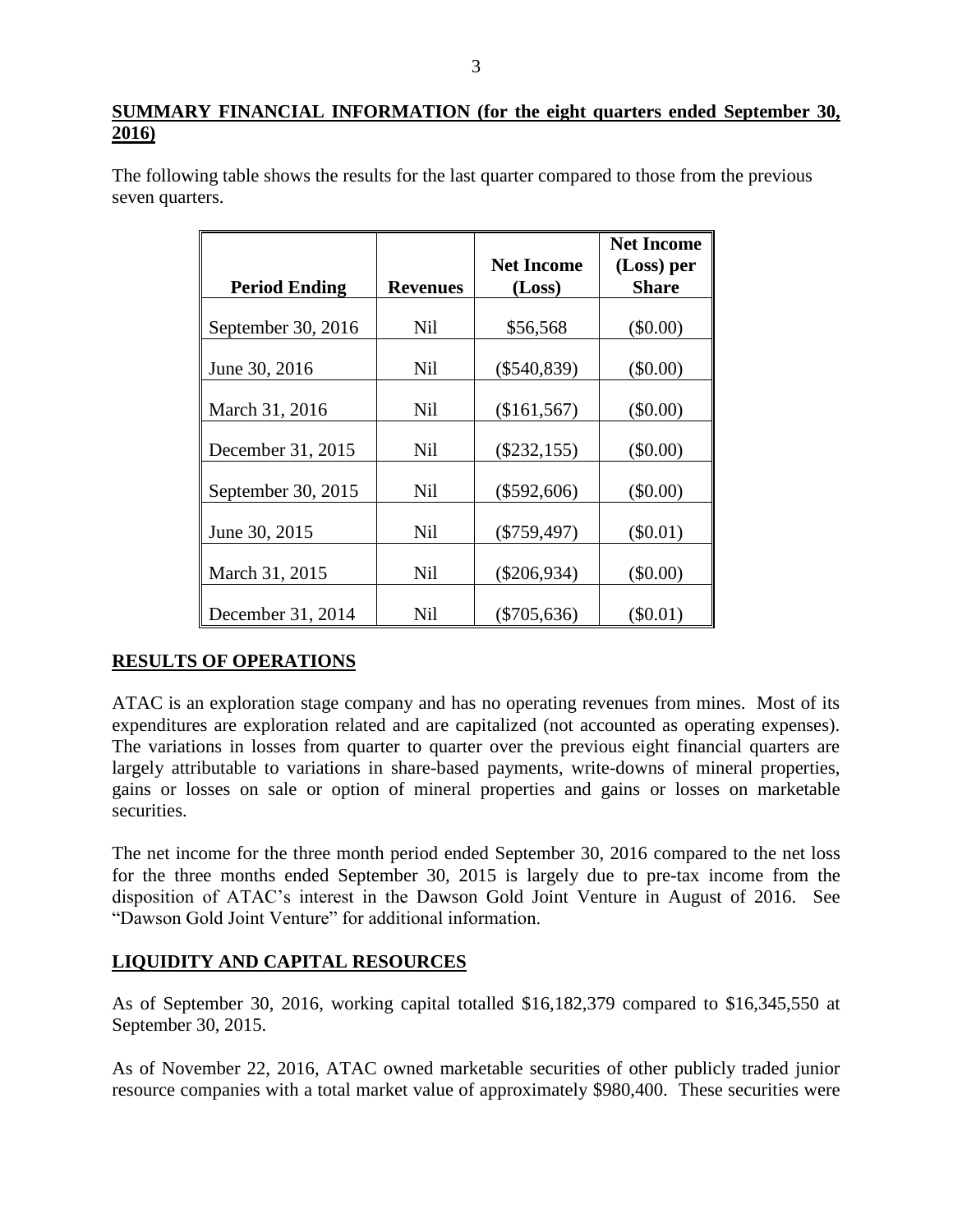acquired by ATAC pursuant to various property option or sales agreements. See "Risks and Uncertainties" and "Forward Looking Statements" for additional information.

### **OFF-BALANCE SHEET ARRANGEMENTS**

ATAC does not utilize off-balance sheet arrangements.

#### **TRANSACTIONS WITH RELATED PARTIES**

#### **1. Management**

During the quarter ended September 30, 2016, legal fees and disbursements totalling \$8,587 were incurred with a personal law corporation controlled by Glenn R. Yeadon ("Yeadon"), a director and Secretary of ATAC, compared to \$1,666 incurred with Yeadon in the quarter ended September 30, 2015. During the nine months ended September 30, 2016, legal fees and disbursements totalling \$48,330 were incurred with Yeadon, compared to \$27,330 incurred for the nine months ended September 30, 2015.

During the quarter ended September 30, 2016, accounting fees and disbursements totalling \$9,000 were incurred with Donaldson Grassi, Professional Chartered Accountants ("Donaldson Grassi"), a firm in which ATAC's Chief Financial Officer Larry Donaldson is a partner, compared to \$7,500 incurred with Donaldson Grassi in the quarter ended September 30, 2015. During the nine months ended September 30, 2016, accounting fees and disbursements totalling \$27,650 were incurred with Donaldson Grassi, compared to \$27,400 incurred for the nine months ended September 30, 2015.

During the quarter ended September 30, 2016, consulting fees totalling \$10,500 were paid to Douglas O. Goss Professional Corporation ("Goss P.C."), a private company controlled by Douglas O. Goss, a director and the Chairman of ATAC, compared to \$10,500 paid to Goss P.C. during the quarter ended September 30, 2015. During the nine months ended September 30, 2016, consulting fees totalling \$31,500 were paid to Goss P.C., compared to \$31,500 paid for the nine months ended September 30, 2015.

During the quarter ended September 30, 2016, consulting fees totalling \$10,063 were paid to Ian Talbot ("Talbot"), ATAC's Chief Operating Officer compared to \$10,500 paid to Talbot in the quarter ended September 30, 2015. During the nine months ended September 30, 2016, consulting fees totalling \$31,063 were paid to Talbot, compared to \$30,844 paid for the nine months ended September 30, 2015.

During the quarter ended September 30, 2016, consulting fees totalling \$1,015 were paid to Carvest Holdings Ltd. ("Carvest"), a private company controlled by Robert Carne, the former President and a current director of ATAC, compared to \$10,940 paid to Carvest in the quarter ended September 30, 2015. During the nine months ended September 30, 2016, consulting fees totalling \$24,805 were paid to Carvest, compared to \$68,210 paid for the nine months ended September 30, 2015.

Pursuant to the terms of a September 1, 2016 employment agreement, Graham Downs, the President and Chief Executive Officer of ATAC became an employee of the company. Mr.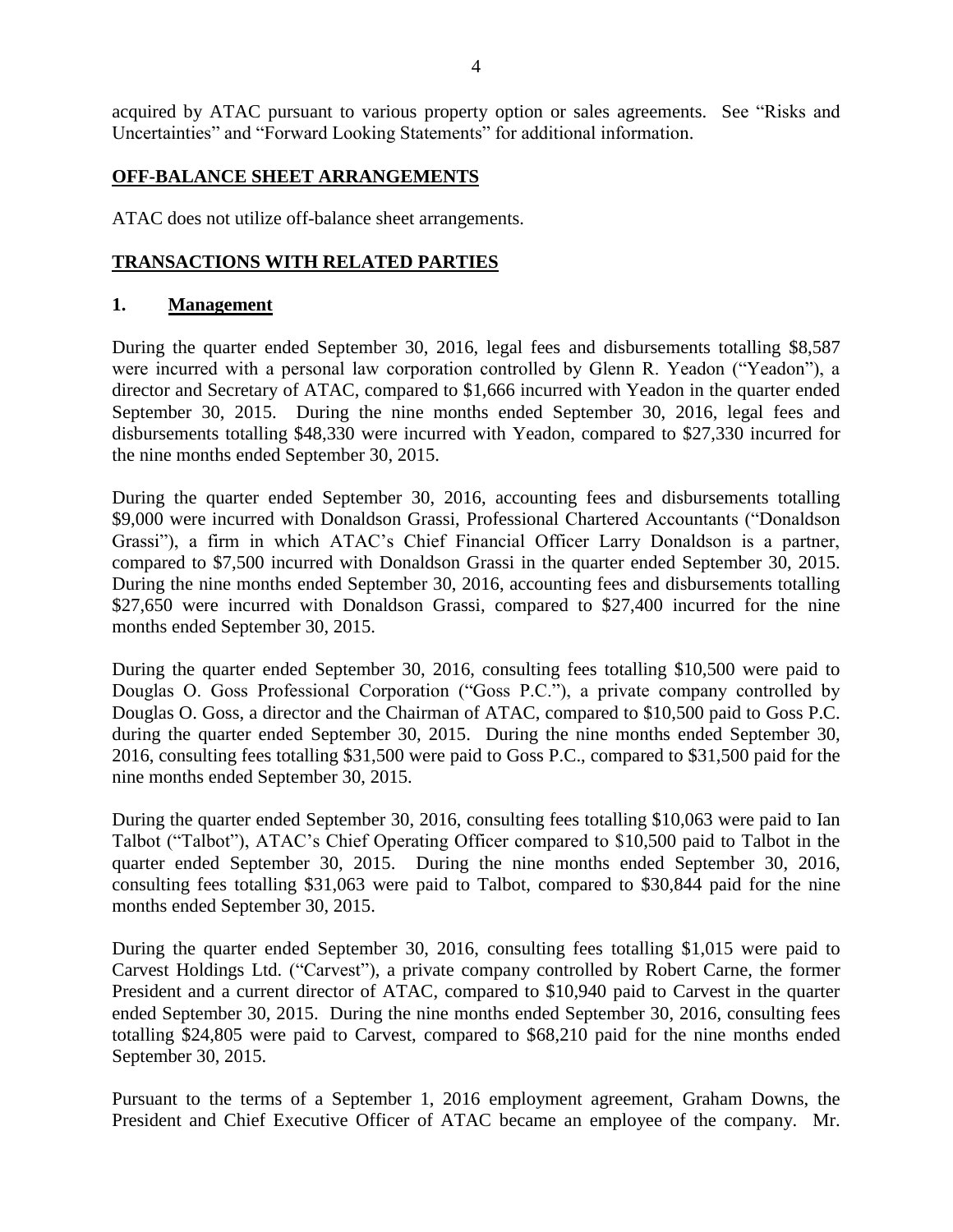Downs will receive an annual salary of \$225,000. During the period ended September 30, 2016, Graham Downs was paid \$18,750 by ATAC. Comparative figures for previous three and nine month periods ended September 30 are not available. Prior to September 1, 2016, Graham Downs was an employee of Archer Cathro.

## **2. Archer, Cathro & Associates (1981) Limited**

During the quarter ended September 30, 2016, \$696,100 in property location, acquisition, exploration, management, office rent and administration costs were billed by Archer, Cathro & Associates (1981) Limited ("Archer Cathro"), compared to \$836,041 billed by Archer Cathro for the quarter ended September 30, 2015. During the nine months ended September 30, 2016, \$1,469,442 in property location, acquisition, exploration, management, office rent and administration costs were billed by Archer Cathro compared to \$1,597,930 billed for the nine months ended September 30, 2015.

Archer Cathro is a geological consulting firm with offices in Vancouver and Squamish, British Columbia and Whitehorse, Yukon. Douglas Eaton is the President of Archer Cathro and is the President, Chief Executive Officer and a director of Strategic Metals Ltd., one of ATAC's larger shareholders. Julia Lane is the Vice President of Exploration of ATAC and a shareholder of Archer Cathro.

Douglas Eaton and Julia Lane are not employees or directors of ATAC and do not receive any salary, bonuses or benefits directly from ATAC other than by way of incentive stock options as a consultant. Both receive indirect compensation from ATAC through their interests in Archer Cathro. This indirect compensation depends on Archer Cathro's profitability and is highly variable, because of the cyclical nature of the mineral exploration industry. Archer Cathro's profits are only partially derived from ATAC's exploration activities and are strongly influenced by the amount of work it does on behalf of other companies and capital outlays it must make to sustain its business.

Archer Cathro does not: (i) own any ATAC shares or warrants; or (ii) hold any interests or royalties relating to any of the ATAC mineral properties. The majority of the ATAC mineral properties are registered in the name of Archer Cathro and are held by Archer Cathro as bare trustee for ATAC under the terms of a trust indenture. In addition to holding legal title to mineral properties for ATAC, Archer Cathro provides the following administrative services related to the ATAC mineral properties: (i) mineral tenure management; (ii) the filing of annual assessment reports; and (iii) the management of land use (exploration) permits.

ATAC has no contractual obligation to use Archer Cathro's exploration or administrative services and Archer Cathro's continued engagement depends entirely upon the approval of the ATAC board of directors. Exploration and administrative activities conducted by Archer Cathro are designed and monitored by the senior management of ATAC and are approved by the ATAC board of directors. Formulation of exploration programs begins with a review of previous exploration results and assessment needs by management, who then instruct Archer Cathro geologists to prepare draft exploration programs and budgets, which are submitted to management for review and, where necessary, revised before final proposals are taken to the ATAC board of directors for consideration and approval.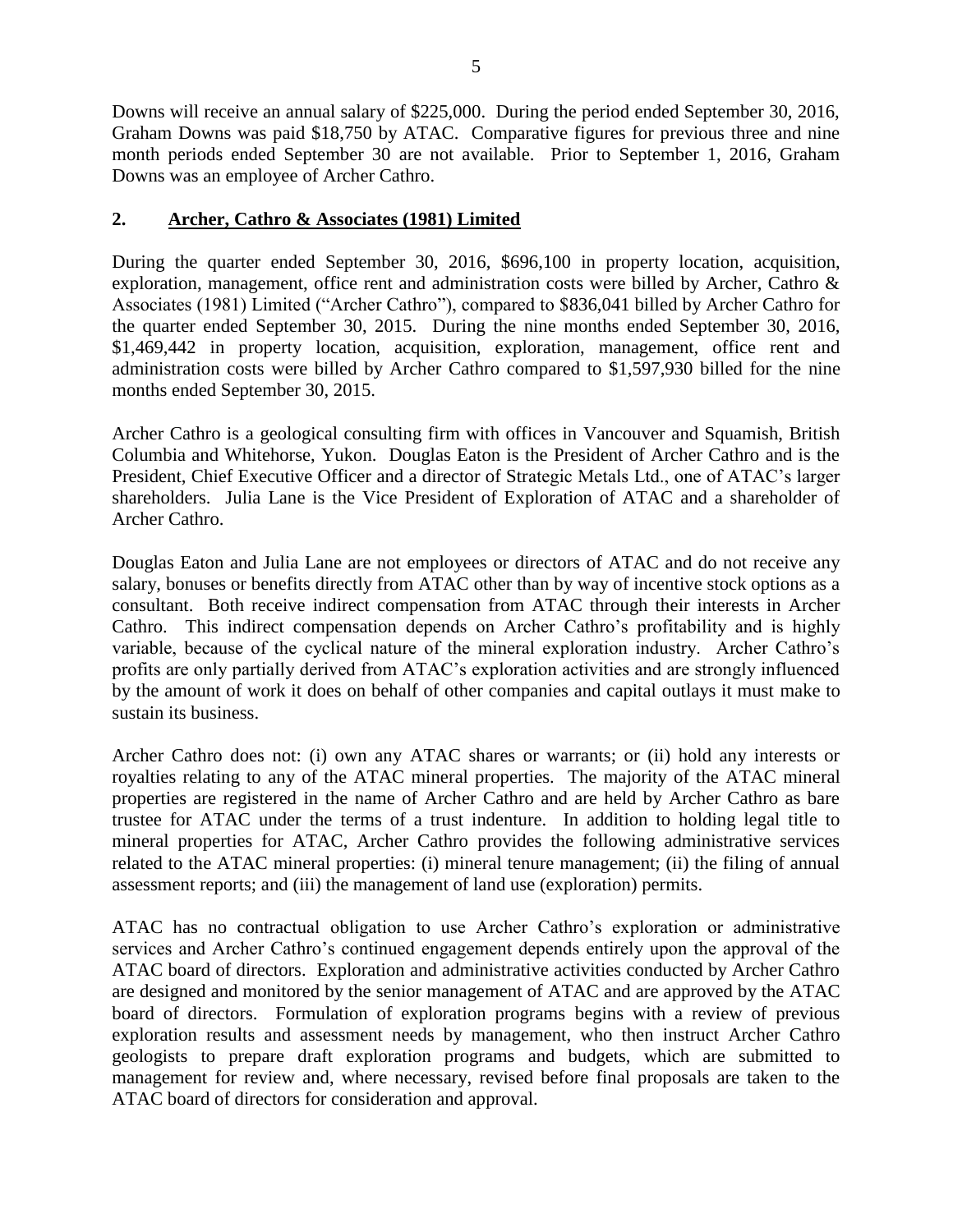The exploration and administrative fees paid by ATAC to Archer Cathro are based on a schedule of fees prepared by Archer Cathro and agreed to in advance by ATAC. These fees are periodically reviewed by Archer Cathro and independent members of ATAC board of directors to ensure that the fees are at or below industry standard rates.

Included in the fees paid to Archer Cathro for the period ended September 30, 2016 is rent for furnished space in Archer Cathro's Vancouver office. Office rental fees are charged on a monthto-month basis with no ongoing contractual obligation on the part of ATAC to continue to occupy its current office space. The monthly office rental paid by ATAC amounts to less than 20% of Archer Cathro's monthly lease costs for its Vancouver office. The rental payment also allows ATAC to use space in Archer Cathro's Squamish office and its Whitehorse office, warehouse and storage compound, at no additional cost to ATAC.

The ongoing relationship between Archer Cathro and ATAC includes access by ATAC to Archer Cathro's proprietary exploration data base. This data base has been assembled by Archer Cathro over its 50 years of operation. ATAC does not pay Archer Cathro for access to the data base and it is made available to ATAC on a voluntary, goodwill basis by Archer Cathro. Archer Cathro is paid for the time its geologists spend researching the data, but it and its geologists do not receive any cash bonuses, shares or royalty interests as compensation for access to the data base or for the identification of attractive exploration targets that result from the data base research. Most of ATAC's current mineral properties were staked or acquired on the basis of research done by Archer Cathro geologists.

## **RISKS AND UNCERTAINTIES**

In conducting its business, ATAC faces a number of risks and uncertainties related to the mineral exploration industry. Some of these risk factors include risks associated with land title, exploration and development, government and environmental regulations, permits and licenses, competition, fluctuating metal prices, the requirement and ability to raise additional capital through future financings and price volatility of publicly traded securities.

(a) Title Risks

Although ATAC has exercised due diligence with respect to determining title to the properties in which it has a material interest, there is no guarantee that title to such properties will not be challenged or impugned. Third parties may have valid claims underlying portions of ATAC's interests. Its claims, permits or tenures may be subject to prior unregistered agreements or transfers or to native land claims. Title to the claims, permits or tenures comprising ATAC's properties may also be affected by undetected defects. If a title defect exists, it is possible that ATAC may lose all or part of its interest in the property to which such defect relates.

(b) Exploration and Development

Resource exploration and development is a highly speculative business, characterized by a number of significant risks including, but not limited to, unprofitable efforts resulting not only from the failure to discover mineral deposits but also from finding mineral deposits that, though present, are insufficient in quantity and quality to return a profit from production.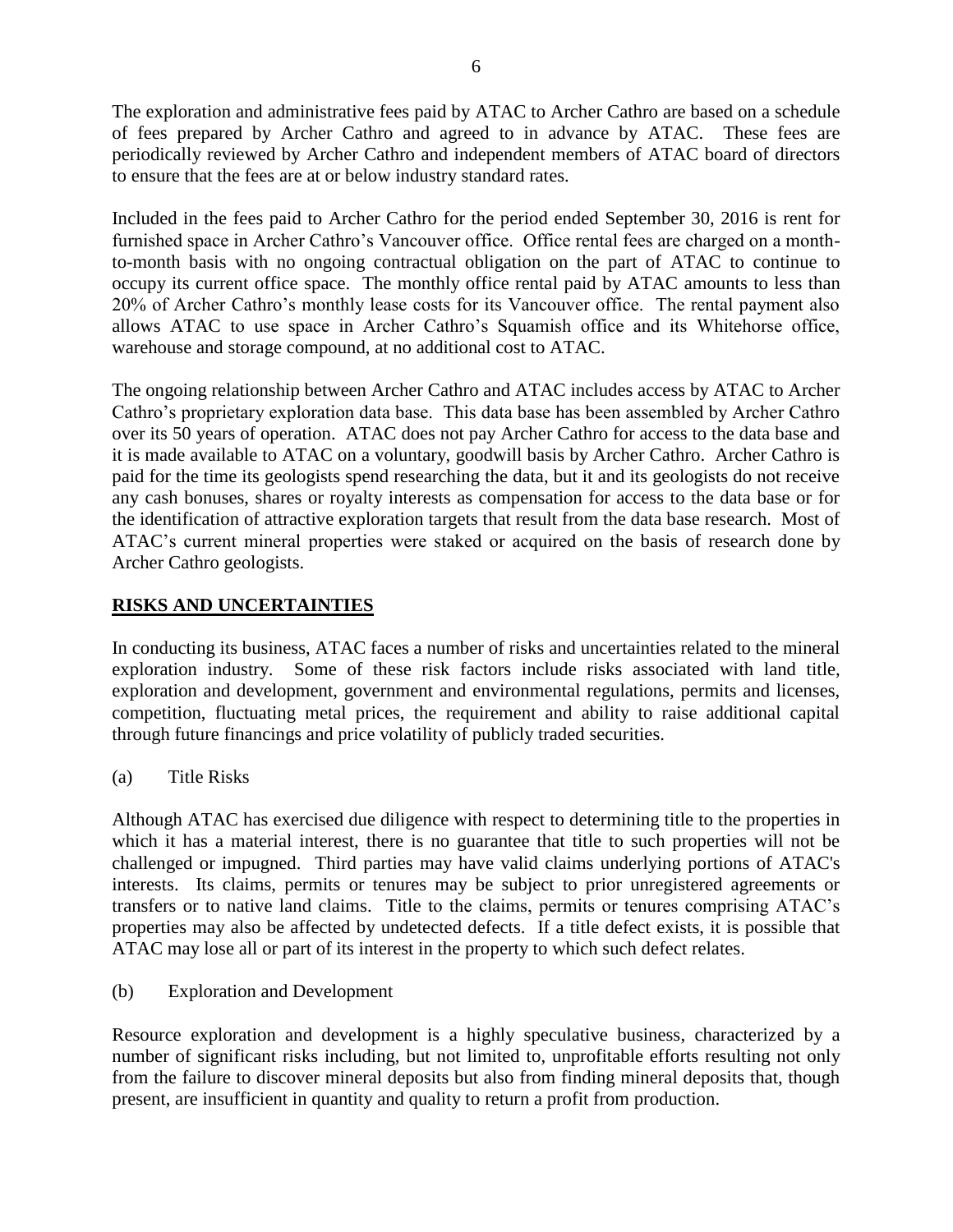#### (c) Environmental Regulations, Permits and Licenses

ATAC's operations may be subject to environmental regulations promulgated by government agencies from time to time. Environmental legislation provides for restrictions and prohibitions on spills, releases or emissions of various substances produced in association with certain mining industry operations, such as seepage from tailings disposal areas that would result in environmental pollution. A breach of such legislation may result in the imposition of fines and penalties. In addition, certain types of operations require the submission and approval of environmental impact assessments. Environmental legislation is evolving in a manner that means standards are stricter, and enforcement, fines and penalties for noncompliance are more stringent.

### (d) Competition

The mineral exploration industry is intensely competitive in all its phases, and ATAC competes with other companies that have greater financial and technical resources. Competition could adversely affect ATAC's ability to acquire suitable properties or prospects in the future.

(e) Fluctuating Metal Prices

Factors beyond the control of ATAC have a direct effect on global metal prices, which have fluctuated widely, particularly in recent years. Consequently, the economic viability of any of ATAC's exploration projects and ATAC's ability to finance the development of its projects cannot be accurately predicted and may be adversely affected by fluctuations in metal prices.

(f) Future Financings

ATAC's continued operation will be dependent in part upon its ability to generate operating revenues and to procure additional financing. To date, ATAC has done so through equity financing.

Fluctuations of global equity markets can have a direct effect on the ability of exploration companies, including ATAC, to finance project acquisition and development through the equity markets. There can be no assurance that funds from ATAC's current income sources can be generated or that other forms of financing can be obtained at a future date. Failure to obtain additional financing on a timely basis may cause ATAC to postpone exploration or development plans, forfeit rights in some or all of the properties or joint ventures, or reduce or terminate some or all of the operations.

(g) Price Volatility of Publicly Traded Securities

During recent years, global equity markets have experienced a high level of price and volume volatility, and the market prices of securities of many companies have experienced wide fluctuations in price that have not necessarily been related to the operating performance, underlying asset values or prospects of such companies. There can be no assurance that continual fluctuations in price will not occur.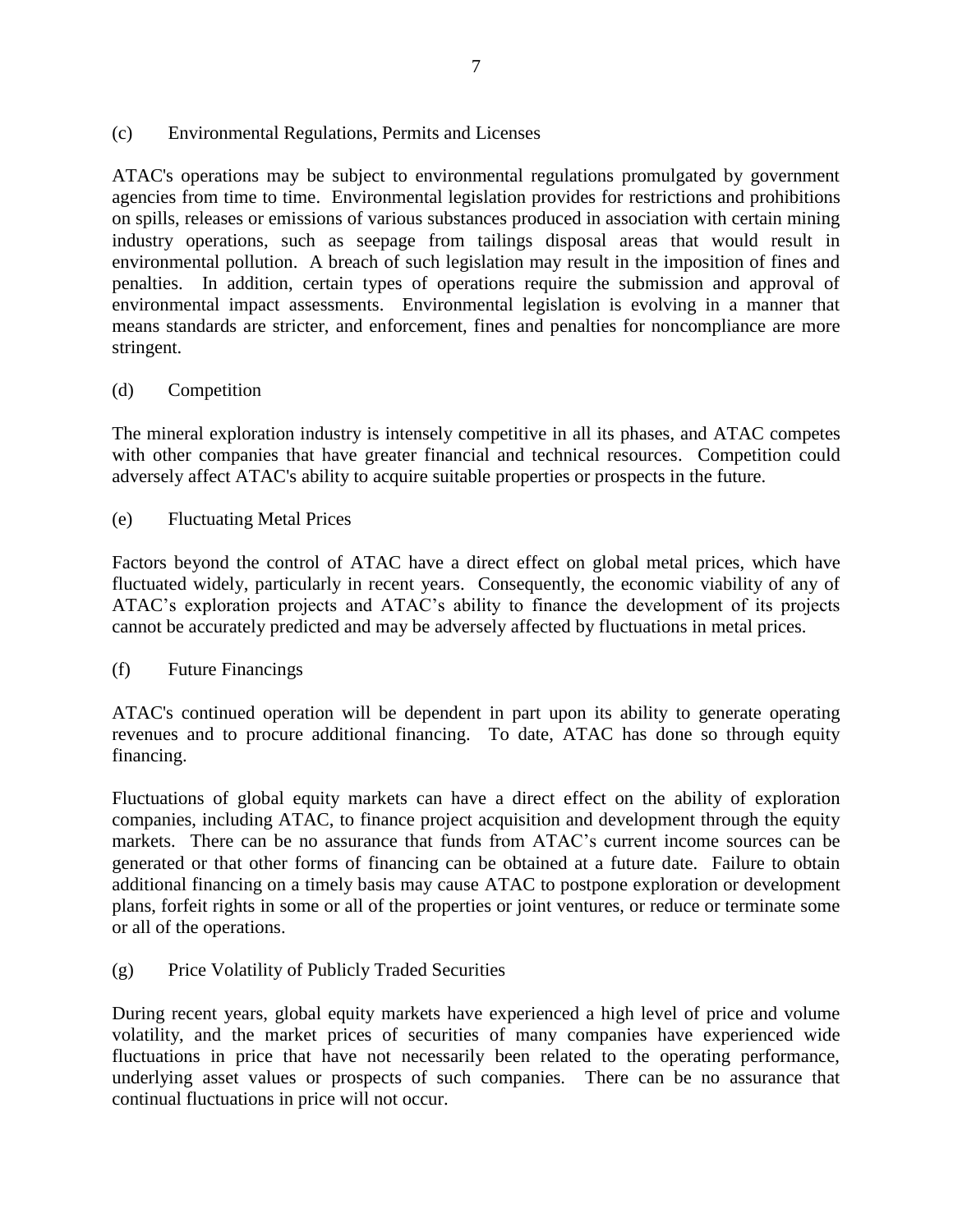## **CRITICAL ACCOUNTING ESTIMATES AND FINANCIAL INSTRUMENTS**

ATAC prepares its financial statements in conformity with IFRS. ATAC lists its significant accounting policies and its financial instruments in Notes 2 and 13, respectively, to its annual audited consolidated financial statements for the twelve months ended December 31, 2015. Of the accounting policies, ATAC considers the following policy to be the most critical to the reader's full understanding and evaluation of ATAC's reported financial results.

## Deferred Exploration Costs

ATAC is in the exploration stage with respect to its investment in natural resource properties and accordingly follows the practice of capitalizing all costs related to each exploration project, until such time as the project is put into commercial production, sold or abandoned. Management reviews capitalized costs on its mineral properties for signs of impairment both quarterly and annually and will recognize impairment in value based upon current exploration results and upon management's assessment of the future probability of profitable revenues from production on the property or proceeds from the sale or option of the property.

# **MANAGEMENT AND BOARD OF DIRECTORS**

There were no changes to the ATAC management or board of directors during the three months ended September 30, 2016.

## **INVESTOR RELATIONS**

All investor relations functions are performed by ATAC management. Vanessa Pickering is the Manager of Corporate Communications. Ms. Pickering is an employee of Archer Cathro and the only direct remuneration she receives from ATAC is by way of stock options.

## **EXPLORATION AND PROPERTY TRANSACTIONS**

The primary focus of ATAC is the exploration and development of the Rackla Gold project. Although no longer considered core business assets, ATAC continues to hold interests in a number of other mineral properties outside of the Rackla Gold project area.

## **1. Rackla Gold Project**

ATAC's wholly-owned Rackla Gold project is located in the Mayo Mining District of central Yukon. The approximate centre of the project area is 100 km northeast of Keno City. The Rackla Gold project area is comprised of 8,723 mineral claims and covers an east-west extending land package approximately 185 km long by 15 km wide and covers an area of approximately 1,700 km<sup>2</sup>. ATAC has acquired the claims through its own staking for the purpose of covering the projected extensions of the favourable geology in what is referred to as the "Rackla Gold Belt".

The Rackla Gold Belt lies within a zone of regional-scale thrust faults, which imbricate basinal sediments and platform carbonate rocks. The thrust panel that contains the Rackla Gold property approximately straddles the boundary between Selwyn Basin and Mackenzie Platform and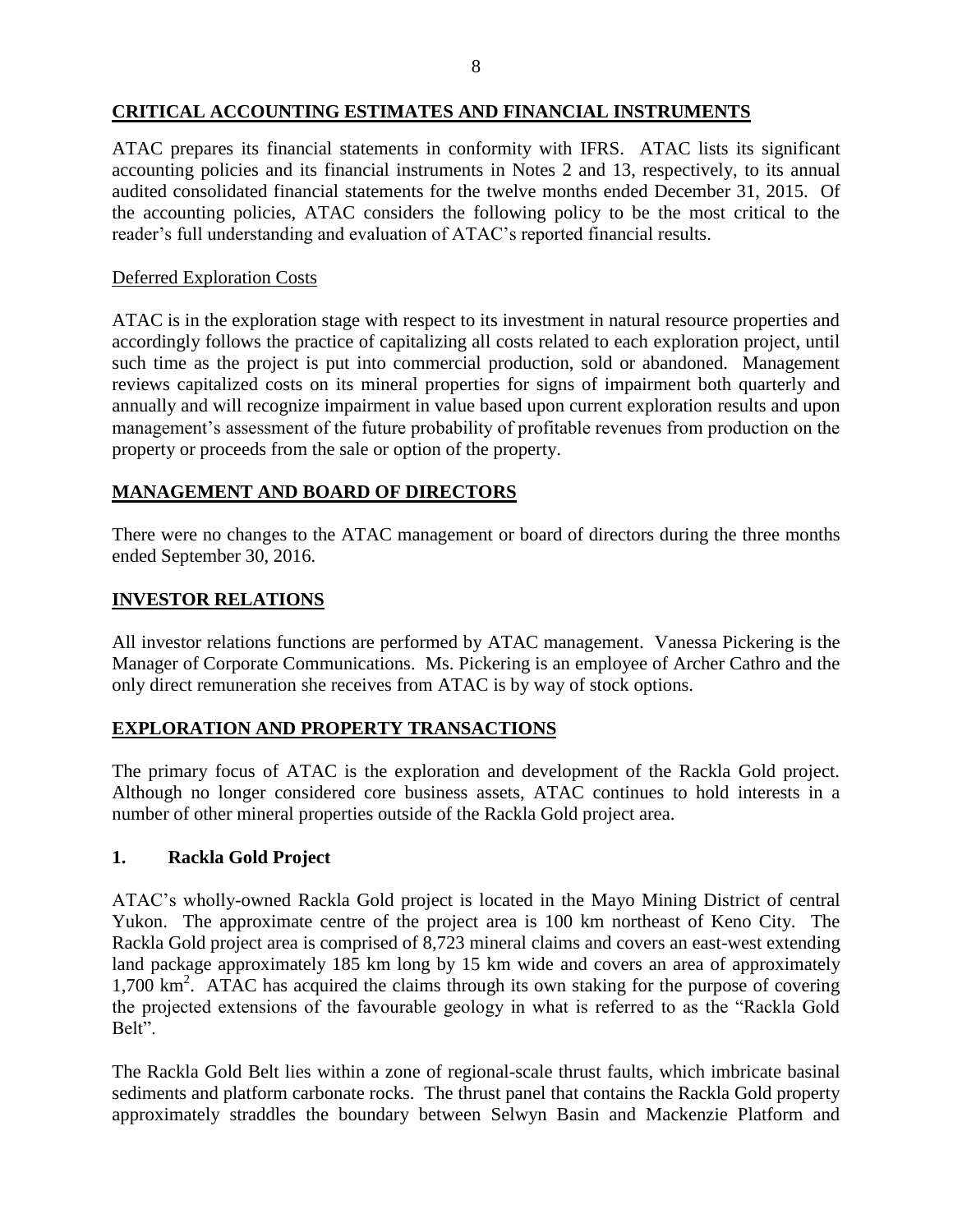contains units belonging to both tectonic elements. ATAC has carried out an aggressive geochemical sampling and prospecting program over most of the property to evaluate areas of future exploration focus.

Within the Rackla Gold Belt, ATAC has identified what are referred to as: (i) the Rau Trend; and (ii) the Nadaleen Trend. Each is described in more detail below.

## **(i) Rau Trend**

The [Rau Trend](http://www.atacresources.com/projects/rackla/rau-trend) lies at the western end of the 185 km long Rackla Gold Project and consists of a 22 kilometre long geophysically and geochemically anomalous trend extending north westerly from the 63 million year old felsic Rackla Pluton. The trend hosts the Tiger Deposit as well as the Ocelot silver-lead-zinc discovery. Limited work conducted along trend of the Tiger Deposit since 2008 has led to the discovery of ten additional sediment hosted gold targets (Airstrip, Bengal, Caracal, Cheetah, Condor, Cougar, Jaguar, Panther, Puma and Serval), five gold+/ copper +/- tungsten skarn targets (Bobcat, Kathy, Hogsback, Ridgecrest and Flat Top) and numerous untested gold, gold-pathfinder and silver-lead-zinc anomalies.

Mineralization at the Rau Trend occurs within a highly prospective geological setting, situated between the regional scale Dawson and Kathleen Lakes fault zones. Mineralization styles within the Rau Trend are diverse and likely directly related to a broad hydrothermal mineralizing system centered around the Rackla Pluton, located 3 km southeast of the Tiger Deposit.

## (a) Tiger Deposit

The Tiger Deposit is located approximately 55 km northeast of Keno City, Yukon. Current access is by air via a 2,500 foot airstrip located 8 km from the deposit.

The Tiger Deposit is a thick north-westerly trending body of carbonate-replacement style gold mineralization hosted by a moderately northeast dipping karsted limestone horizon. It is currently 700 m long, 100 to 200 m wide, up to 95 m thick and open to expansion down-dip and along strike to the east. Complete oxidation extends to a depth of 250 m below surface.

In 2014, ATAC completed a preliminary economic assessment of the Tiger Deposit. A technical report dated effective July 23, 2014 and entitled "Preliminary Economic Assessment NI 43-101 Technical Report on the Tiger Gold Project, Yukon Territory, Canada" (the "2014 PEA") was filed under the ATAC profile on SEDAR [\(www.sedar.com\)](http://www.sedar.com/) on September 4, 2014.

In May of 2016, ATAC released an updated preliminary economic assessment report for the Tiger Deposit entitled "Technical Report and Preliminary Economic Assessment For The Tiger Deposit, Rackla Gold Project, Yukon Territory, Canada" (the "2016 PEA"). The updated report was filed under the ATAC profile on SEDAR [\(www.sedar.com\)](http://www.sedar.com/) on July 14, 2016. The 2016 PEA incorporated results from geotechnical and infill drilling conducted in 2015 and metallurgical studies completed in early 2016.

Tetra Tech EBA Inc. ("Tetra Tech") (mining, processing, infrastructure, financial analysis) was contracted to complete the 2016 PEA in cooperation with Blue Coast Metallurgy Ltd. (metallurgy), Knight Piésold Ltd. (tailings), Resource Strategies (environmental and permitting),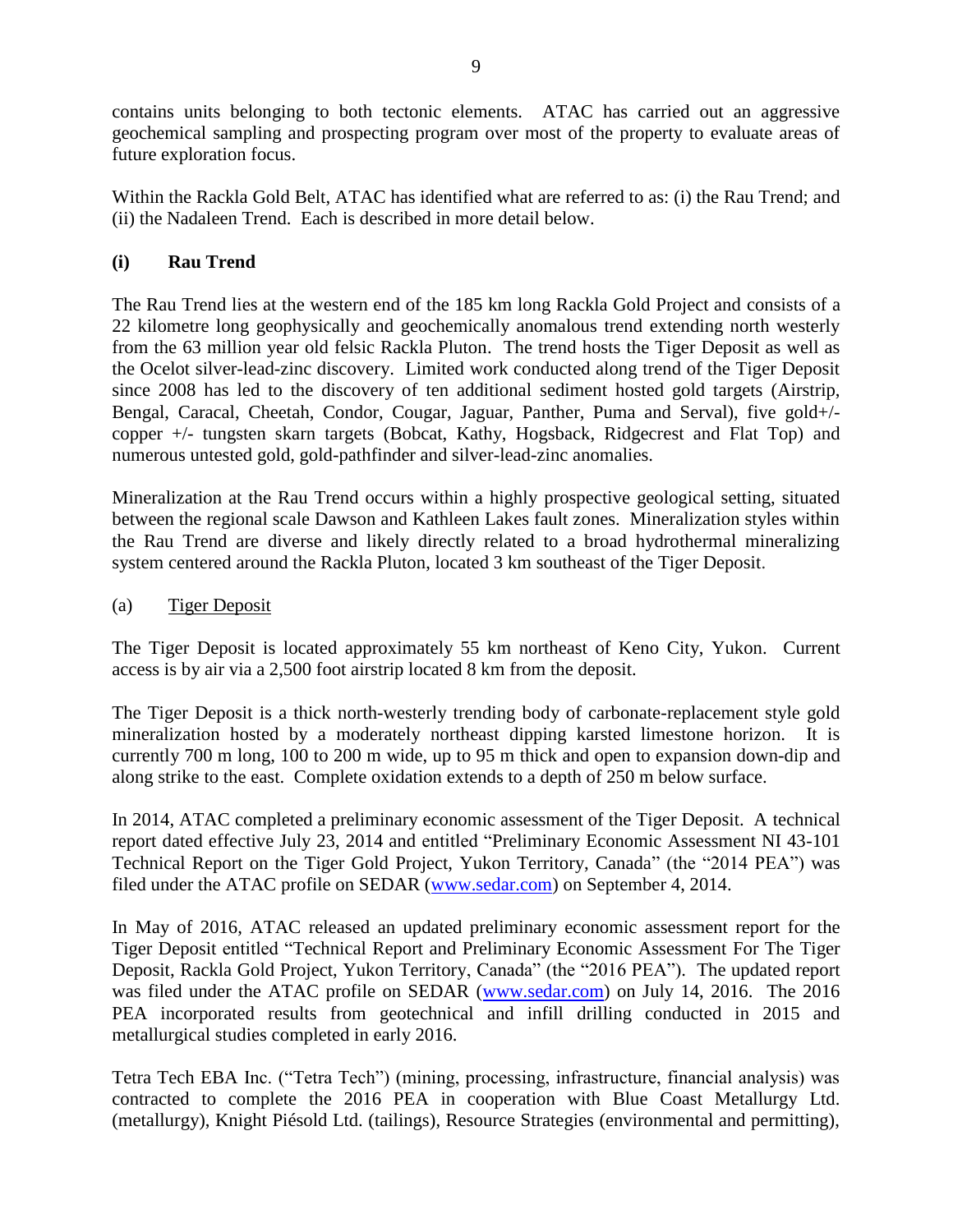Giroux Consultants Ltd. (mineral resource) and Archer, Cathro & Associates (1981) Limited (geology, mineralization and exploration).

Key changes in the 2016 PEA consisted of the adoption of a simplified year-round agitated tank carbon-in-pulp ("CIP") leaching process and the inclusion of both oxide and sulphide resources. The 2014 PEA only investigated the extraction of oxide resources by means of a seasonal hybrid heap-leach and agitated tank carbon-in-leach ("CIL") process.

### **2016 PEA Highlights:**

The 2016 PEA was completed using a base case gold price of US\$1,250/oz and a currency exchange rate of US\$0.78 equal to CA\$1.00. Unless specified otherwise, all values are shown in Canadian dollars.

- Net present value ("NPV") $_{(5\%)}$  of \$106.6 million and an internal rate of return ("IRR") of 34.8% before tax, and an NPV $_{(5\%)}$  of \$75.7 million and an IRR of 28.2% after tax, with an all-in sustaining cost of US\$864/oz;
- Compared to the 2014 PEA, the 2016 PEA extends the mine life by 2 years, more than doubles the pre-tax  $NPV_{(5\%)}$  and increases the pre-tax IRR by 4.8%;
- Approximately 302,307 ounces of gold produced at an average undiluted grade of 3.81 g/t gold;
- Total project life increases to approximately 9 years, including 1 year of construction and pre-stripping followed by 6 years of owner-operated open-pit mining and 2 years of reclamation; and,
- Pre-production capital cost of \$109.4 million and life-of-mine ("LOM") sustaining capital costs totaling \$8.3 million.

|                                      | <b>2014 PEA</b> | 2016 PEA*    |
|--------------------------------------|-----------------|--------------|
| Gold Price (US\$/oz)                 | \$1250          | \$1250       |
| Exchange Rate (US\$/CA\$)            | 0.92            | 0.78         |
| Pre-tax $NPV_{(5\%)}$ (millions)     | \$52.2          | \$106.6      |
| Pre-tax IRR                          | 30.0%           | 34.8%        |
| Post-tax $NPV_{(5\%)}$ (millions)    | \$33.67         | \$75.71      |
| Post-tax IRR                         | 21.5%           | 28.2%        |
| <b>Recovered Gold</b>                | 221,558 oz      | 302,307 oz   |
| <b>Average Gold Grade</b>            | $3.72$ g/t      | $3.81$ g/t   |
| <b>Average Oxide Recovery</b>        | 89.8%           | 90.3%        |
| Average Sulphide Recovery            | 0%              | 57.7%        |
| Pre-production Capital (millions)    | \$92.3          | \$109.4      |
| <b>Sustaining Capital (millions)</b> | \$26.5          | \$8.3        |
| Payback (pre-tax)                    | 2.2 years       | $1.85$ years |

**Table I: Comparison of Key Results and Parameters**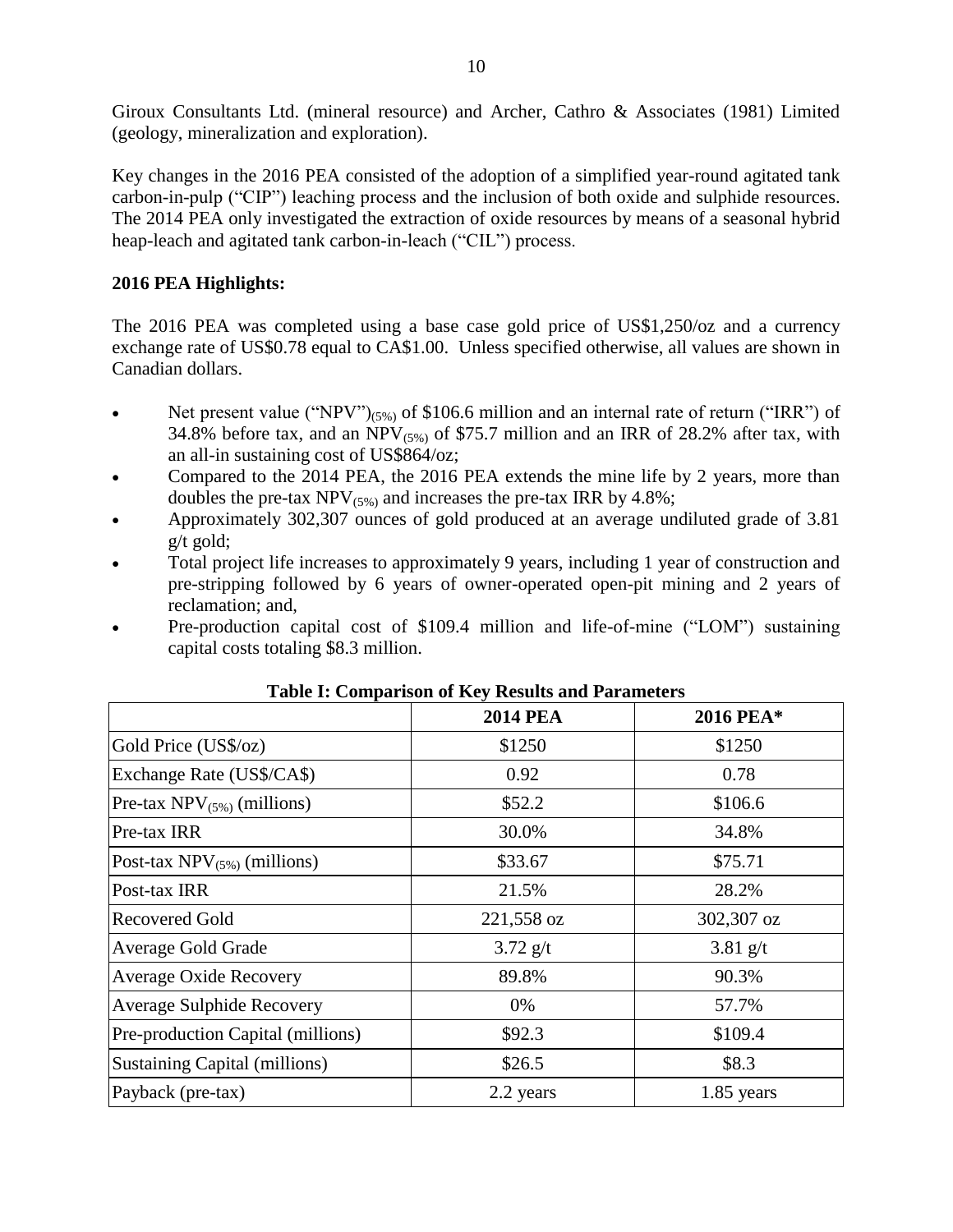|                           | <b>2014 PEA</b>       | 2016 PEA*             |
|---------------------------|-----------------------|-----------------------|
| Payback (post-tax)        | 2.6 years             | 1.93 years            |
| Pre-production Period     | 1 year                | 1 year                |
| Mine Life                 | 4 years               | 6.2 years             |
| <b>Closure Period</b>     | 2 years               | 2 years               |
| Project Life              | 7 years               | 9.2 years             |
| Process                   | Hybrid CIL/Heap Leach | CIP                   |
| <b>Production Rate</b>    | 3,300 tonnes per day  | 1,500 tonnes per day  |
| <b>Operational Period</b> | Seasonal (158 days)   | Year-round (365 days) |
| <b>Strip Ratio</b>        | 5.6:1                 | 4.9:1                 |
| <b>Access Method</b>      | <b>Winter Road</b>    | <b>Tote Road</b>      |

\* The 2016 PEA does not consider silver resources.

#### **Key Improvements over the 2014 PEA:**

The 2016 PEA envisions a conventional year-round operation and has improved upon all aspects of the 2014 PEA. The key improvements include:

- Increased the pre-tax  $NPV_{(5\%)}$  by \$54.4M;
- 36% increase in total recovered ounces;
- Project life extended by 2 years;
- Pre-tax payback period reduced to 1.85 years;
- Tote road access supports year-round operations and simplifies project logistics;
- 100% CIP process has been simplified and the conventional process allows for yearround operations and reduces LOM sustaining capital costs;
- Relocated and consolidated project infrastructure reduces overall environmental footprint and haulage costs; and,
- Year-round operations alleviate logistical and staffing challenges associated with seasonal access and seasonal operations.

#### **Economic Results and Sensitivities**

The following tables demonstrate the sensitivity of the Tiger Deposit pre-tax economics to changes to the price of gold and exchange rates. The base case, highlighted in Tables II and III below, assumes US\$1,250 per ounce of gold at a currency exchange rate of US\$0.78equal to CA\$1.00.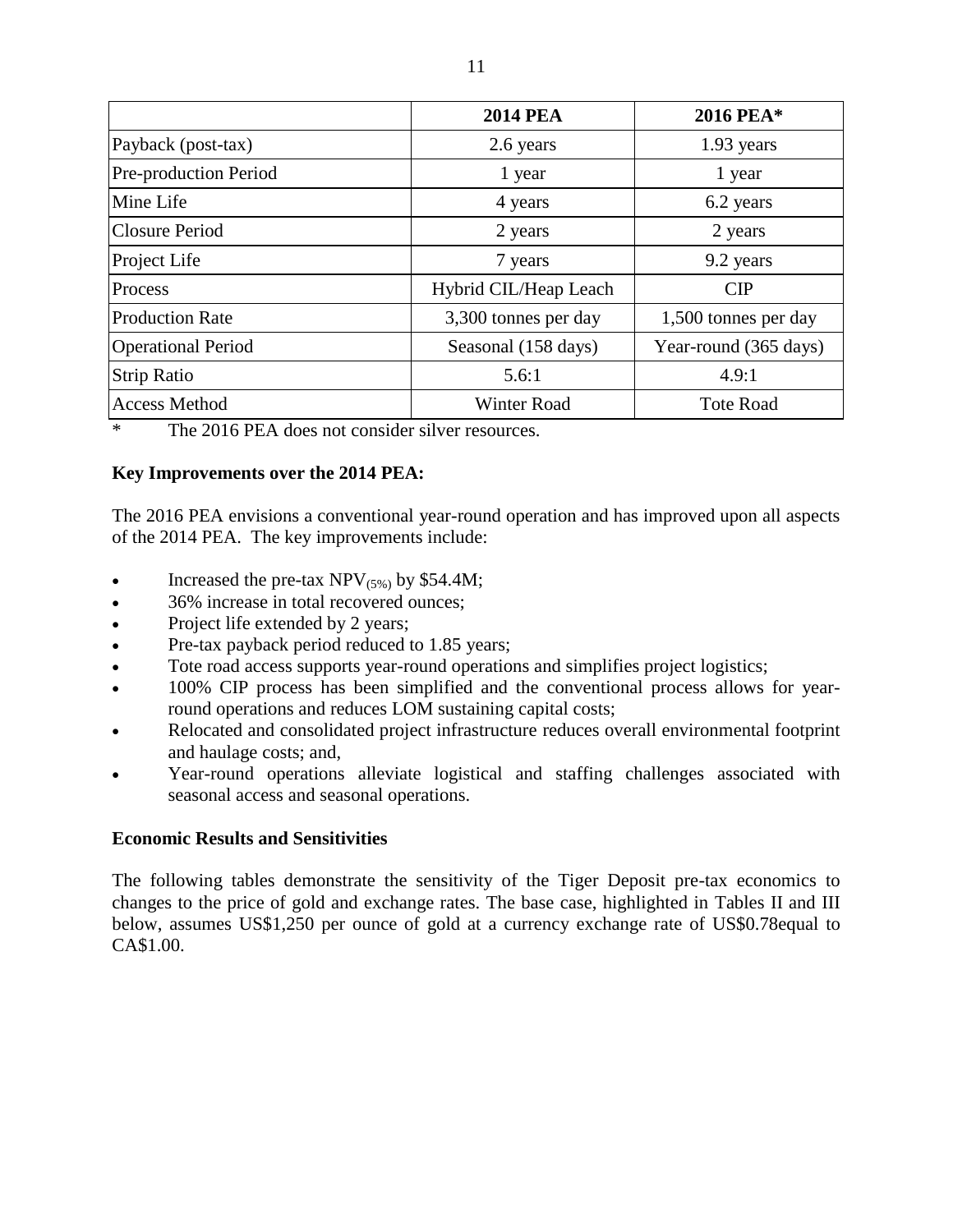| Table II. Building y of Gold Frice Bensitry (CD40.10/C/141.00) |         |         |         |
|----------------------------------------------------------------|---------|---------|---------|
| <b>Gold Price (US\$/oz)</b>                                    | \$1,200 | \$1,250 | \$1,300 |
| <b>Pre-tax Cumulative Net Cash Flow</b><br>(SM)                | \$130.1 | \$149.4 | \$168.7 |
| Pre-tax $NPV_{(5\%)}$ (\$M)                                    | \$90.8  | \$106.6 | \$122.3 |
| Pre-tax IRR                                                    | 30.8%   | 34.8%   | 38.8%   |

**Table II: Summary of Gold Price Sensitivity (US\$0.78/CA\$1.00)**

| Table III: Summary of Exchange Rate Sensitivity (US\$1,250/02 Gold) |                |                |                |  |  |  |
|---------------------------------------------------------------------|----------------|----------------|----------------|--|--|--|
| <b>Exchange Rate (US\$/CA\$)</b>                                    | 0.76 US\$/CA\$ | 0.78 US\$/CA\$ | 0.80 US\$/CA\$ |  |  |  |
| <b>Pre-tax Cumulative Net Cash Flow</b><br>(SM)                     | \$162.0        | \$149.4        | \$137.4        |  |  |  |
| Pre-tax $NPV_{(5\%)}$ (\$M)                                         | \$116.9        | \$106.6        | \$96.8         |  |  |  |
| Pre-tax IRR                                                         | 37.4%          | 34.8%          | 32.3%          |  |  |  |

**Table III: Summary of Exchange Rate Sensitivity (US\$1,250/oz Gold)**

#### **Mining and Processing**

The Tiger Project has been modeled as an owner-operator, conventional truck-and-shovel openpit mining operation with a conventional CIP gold recovery process. Year-round operations would be supported via a 68 km tote road, which connects the project to the Yukon highway system, near Keno City.

Mineralized material will be loaded into 40 tonne articulated trucks and delivered to the process plant, located 1 km southwest of the pit. High-grade mineralized material will be sent directly to the primary crusher, while low-grade stockpile material will be stored close to the primary crusher. Waste material from the pit will be stored in two waste dumps, located at the northwest and southwest sides of the pit. A total of 3.2 Mt of the Mineral Resource and 15.6 Mt of waste rock will be produced from the pit during the 7 years of mining operations and pre-stripping. The LOM average gold grade of mined oxide and sulphide resources is 4.06 g/t and 2.99 g/t, respectively. The LOM stripping ratio (defined as waste material mined divided by Mineral Resources mined) is 4.9.

Due to the soft nature of the mineralization and host rock, a single stage of crushing will be performed by a MMD sizer. Crushed material will be ground to 80% passing 75 microns using a semi-autogenous grinding mill and a ball mill in series before cyanide leaching in a conventional CIP circuit. The leach tailings will be detoxified and stored in a lined facility within the Tiger Valley. Gold will be refined into doré bars on site through a standard adsorption, desorption and recovery treatment. Based on the results of metallurgical test work and the mining schedule, projected LOM average recoveries are 90.3% for oxide mineralization and 57.7% for sulphide mineralization.

The processing plant will operate year-round at a rate of 1,500 tonnes per calendar day, and will achieve full throughput in Year 2. Peak annual production will be approximately 86,555 oz of gold in Year 2, with a LOM average annual production of approximately 50,000 oz gold, excluding the final year which will operate for a reduced period.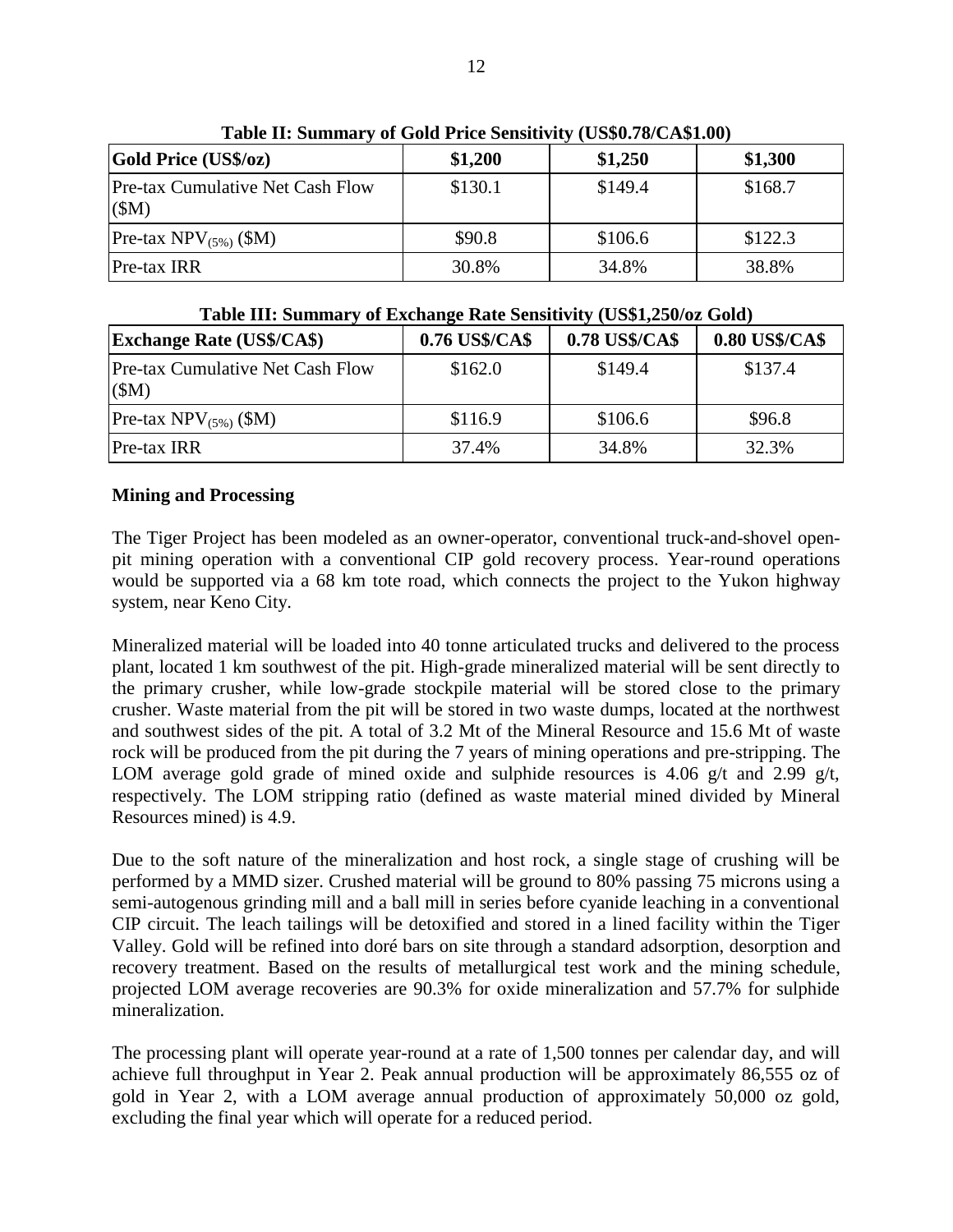## **Capital and Operating Costs**

Total LOM capital costs are \$117.7 million, with \$109.4 million in pre-production costs and \$8.3 million in sustaining capital. To minimize initial capital costs, the 2016 PEA has assumed that modular equipment would be used where possible and that some equipment and facilities will be leased.

Project capital and operating costs are summarized below in Tables IV and V.

| <b>Area</b>                     | <b>Pre-Production (\$M)*</b> | Sustaining $(M)^*$ | $LOM$ (\$M)* |
|---------------------------------|------------------------------|--------------------|--------------|
| Site Infrastructure             | \$8.1                        |                    | \$8.1        |
| Tote Road                       | \$11.0                       |                    | \$11.0       |
| Open Pit Mining**               | \$13.2                       | \$0.03             | \$13.2       |
| Materials Crushing and Handling | \$2.0                        |                    | \$2.0        |
| <b>Process Plant</b>            | \$29.7                       |                    | \$29.7       |
| Tailings and Water Management   | \$7.9                        | \$6.1              | \$14.0       |
| <b>Project Indirect Costs</b>   | \$19.8                       |                    | \$19.8       |
| Owner's Costs                   | \$1.2                        |                    | \$1.2        |
| Contingencies***                | \$16.5                       | \$2.2              | \$18.7       |
| <b>Total</b>                    | \$109.4                      | \$8.3              | \$117.7      |

**Table IV: Pre-Production and Sustaining Capital Costs**

\* Totals may not add exactly due to rounding.

\*\* Includes capitalized pre-production mining costs. Major mining equipment is leased.

\*\*\* Contingencies were factored on an area-by-area basis depending on the detail level of each estimate.

#### **Table V: Operating Costs**

| <b>Description</b>                          | <b>LOM</b> Average |
|---------------------------------------------|--------------------|
| Mining Cost $(\frac{1}{2})$ mined)*         | \$4.31             |
| Processing Cost (\$/t processed)            | \$26.98            |
| General and Administrative (\$/t processed) | \$12.38            |
| Surface Services (\$/t processed)           | \$3.80             |
| Equipment Leasing (\$/t processed)          | \$1.68             |

\* Not including capitalized pre-production mining costs

## **Opportunities to Enhance Value**

The ATAC board and management are very pleased with the increased value of the Tiger Deposit shown in the updated 2016 PEA relative to the initial 2014 PEA and believe that opportunities exist to further enhance the economics of the project. Some key opportunities include: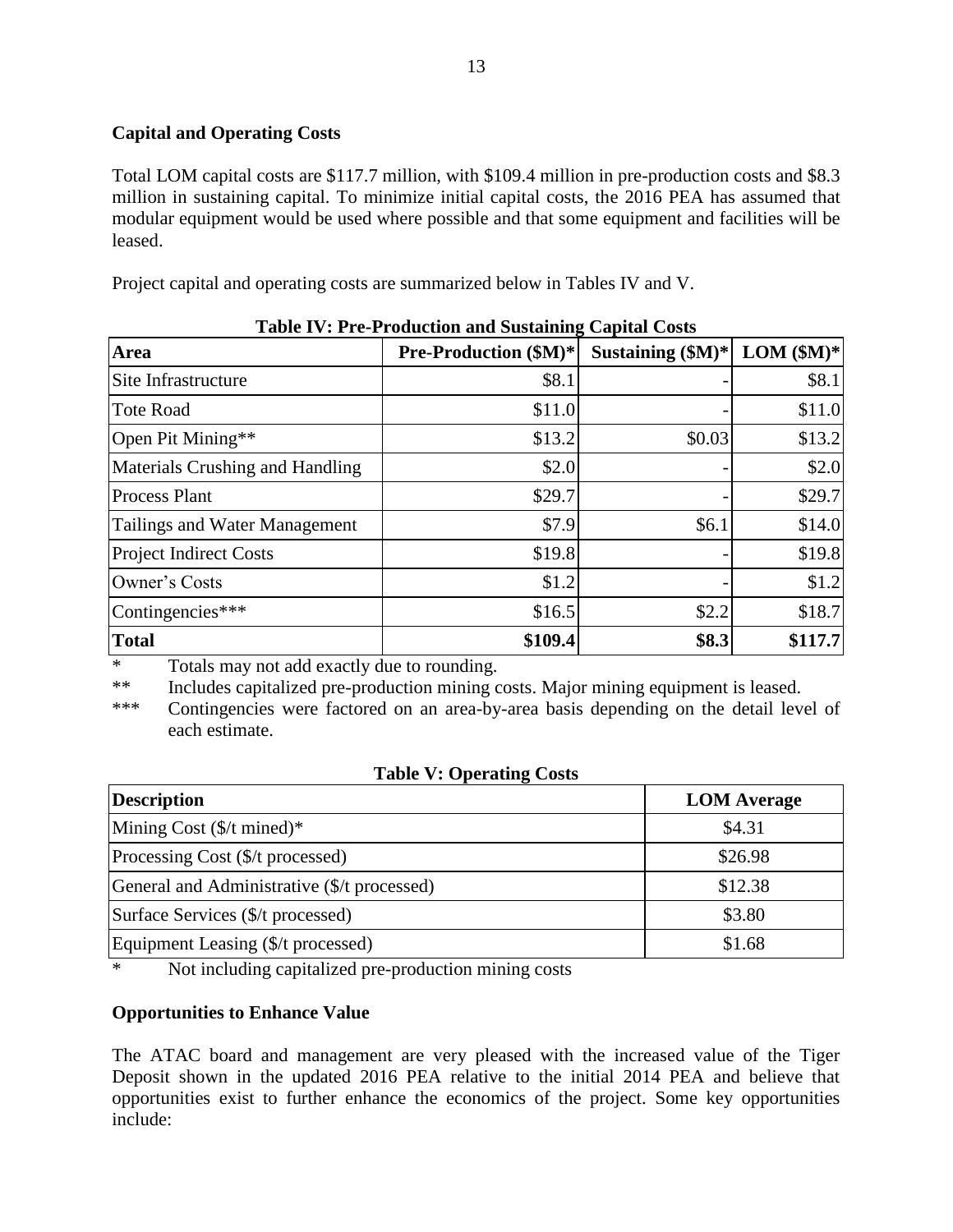- Potential to increase the resource base and life expectancy of the project with the exploration of more than 15 early-stage satellite oxide gold targets and geochemical anomalies;
- Additional geotechnical studies may permit steeper pit slopes, which would further reduce the strip ratio and could potentially allow additional known resources to be accessed;
- Additional diamond drilling within the sulphide zone would convert inferred resources to the indicated category and could potentially lead to the inclusion of additional known sulphide resources; and,
- Additional diamond drilling targeting high-grade oxide structures (including 162.0 g/t gold over 2.90 m in Rau-09-019) could better define high-grade domains for inclusion in future resource estimates.

### **Metallurgy**

Metallurgical test work has been previously conducted in several phases on both the oxide and sulphide material, including work by G&T Metallurgical, SGS Canada, and Kappes, Cassiday & Associates in support of the 2014 PEA. Additional variability cyanide leach test work was conducted on the Tiger Deposit by Blue Coast Research Ltd. in 2016 for the 2016 PEA. Bottle roll testing was conducted on eight oxide and eight sulphide composites, and master composites samples. Samples were selected to evaluate potential variability in grade and mineralization throughout the deposit. Oxide recoveries from 24-hr bottle roll tests ranged from 77% to 98%. Sulphide recoveries from 24-hour bottle roll tests ranged from 13% to 88%.

#### **Mineral Resources**

The mineral resource estimate used in the 2016 PEA was completed by Gary Giroux, P.Eng., M.A.Sc. (Giroux Consultants Ltd.) using 6,222 assays taken from 150 diamond drill holes, totalling 26,844 m. The effective date of the mineral resource estimate was October 28, 2015. A three dimensional solid model was constructed to constrain oxide and sulphide mineralization. Gold distribution, within the mineralized solids, was examined using a lognormal cumulative frequency plot to determine appropriate capping levels. Three metre composites were formed, honouring solid boundaries, using the capped assay data. Ordinary Kriging was used to interpolate gold and silver values into a 5x5x5 m block model.

Mineral resources are reported at a 0.5 g/t cut-off in oxides and 1.0 g/t cut-off in sulphides are reported in Table VI below. These cut-off grades were selected based on comparison to other analogous deposits.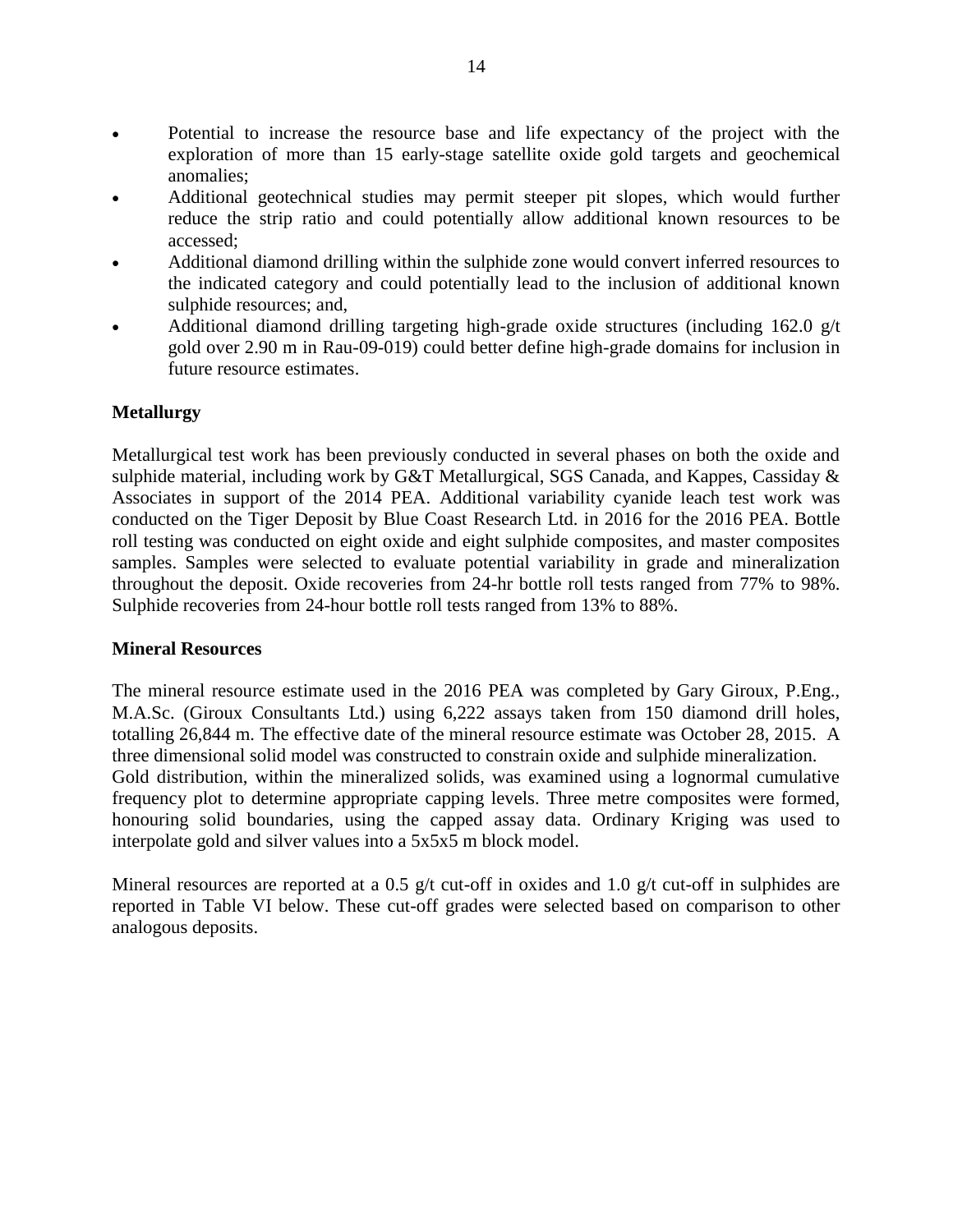| Tuble vil. Combined Oxfues and Buildings Resource |           |                                     |                    |                       |      |                        |                 |
|---------------------------------------------------|-----------|-------------------------------------|--------------------|-----------------------|------|------------------------|-----------------|
| Type                                              |           | Classification   Au Cut-off $(g/t)$ | $Tonnes > Cut-off$ | Grade>Cut-off         |      | <b>Contained Metal</b> |                 |
|                                                   |           |                                     |                    | Au $(g/t)$ $Ag (g/t)$ |      | Au $(oz)$              | Ag $(oz)$       |
| Oxides                                            | Measured  | 0.50                                | 2,600,000          | 3.10                  | 4.77 |                        | 259,100 398,700 |
|                                                   | Indicated | 0.50                                | 1,720,000          | 2.47                  | 4.10 |                        | 136,300 226,700 |
| <b>Sulphides</b>                                  | Indicated | 1.00                                | 1,360,000          | 2.07                  | 0.56 | 90,300                 | 24,500          |
| Total                                             | $M+I$     |                                     | 5,680,000          | 2.66                  | 3.56 | 485,700                | 649,900         |
| Oxides                                            | Inferred  | 0.50                                | 280,000            | 1.52                  | 5.67 | 13,700                 | 51,000          |
| <b>Sulphides</b>                                  | Inferred  | 1.00                                | 2,950,000          | 1.84                  | 0.47 | 174,800                | 44,600          |
| Total                                             | Inferred  |                                     | 3,230,000          | 1.81                  | 0.92 | 188,500                | 95,600          |

Table VI: Combined Oxides and Sulphide Resource

The primary difference between the mineral resource used in the 2016 PEA and the mineral resource used in the 2014 PEA is an increase in measured resources within the oxide domain. There is little difference in the total tonnes and contained ounces of gold between the two mineral resources.

### **Tiger Tote Road**

Access to the Rau Trend and Tiger Gold Deposit, 55 km northeast of Keno City, would be by means of a tote road. ATAC intends to permit and construct the tote road to support advanced exploration activities.

The proposed tote road would branch off the Hanson Lake Road west of Keno City and is envisioned as a gated, single-lane (5 m wide) and radio-controlled road suitable for vehicles that support advanced exploration at the Tiger Deposit and throughout the Rau Trend. The total length of the tote road would be approximately 68 km and would consist of 51 km of new road and 17 km of upgraded pre-existing winter road.

For the purposes of the 2016 PEA, the full cost of the tote road is included in the pre-production capital costs.

ATAC is currently in the process of permitting the tote road to the Rackla Gold Project. Discussions related to access and the development of the Tiger Deposit with the First Nation of Na Cho Nyak Dun ("NNDFN"), local communities and other interested parties has been ongoing for more than seven years. Discussions in 2016 have included several town meetings in Mayo and Keno City to present the tote road proposal. Details of this consultation can be found on ATAC's website.

#### **Environmental and Community Engagement**

Since 2008, ATAC has completed comprehensive water, heritage, wildlife and fisheries studies. ATAC will continue environmental baseline work and ongoing studies as it advances the Tiger Deposit and other targets throughout the Rackla Gold Project.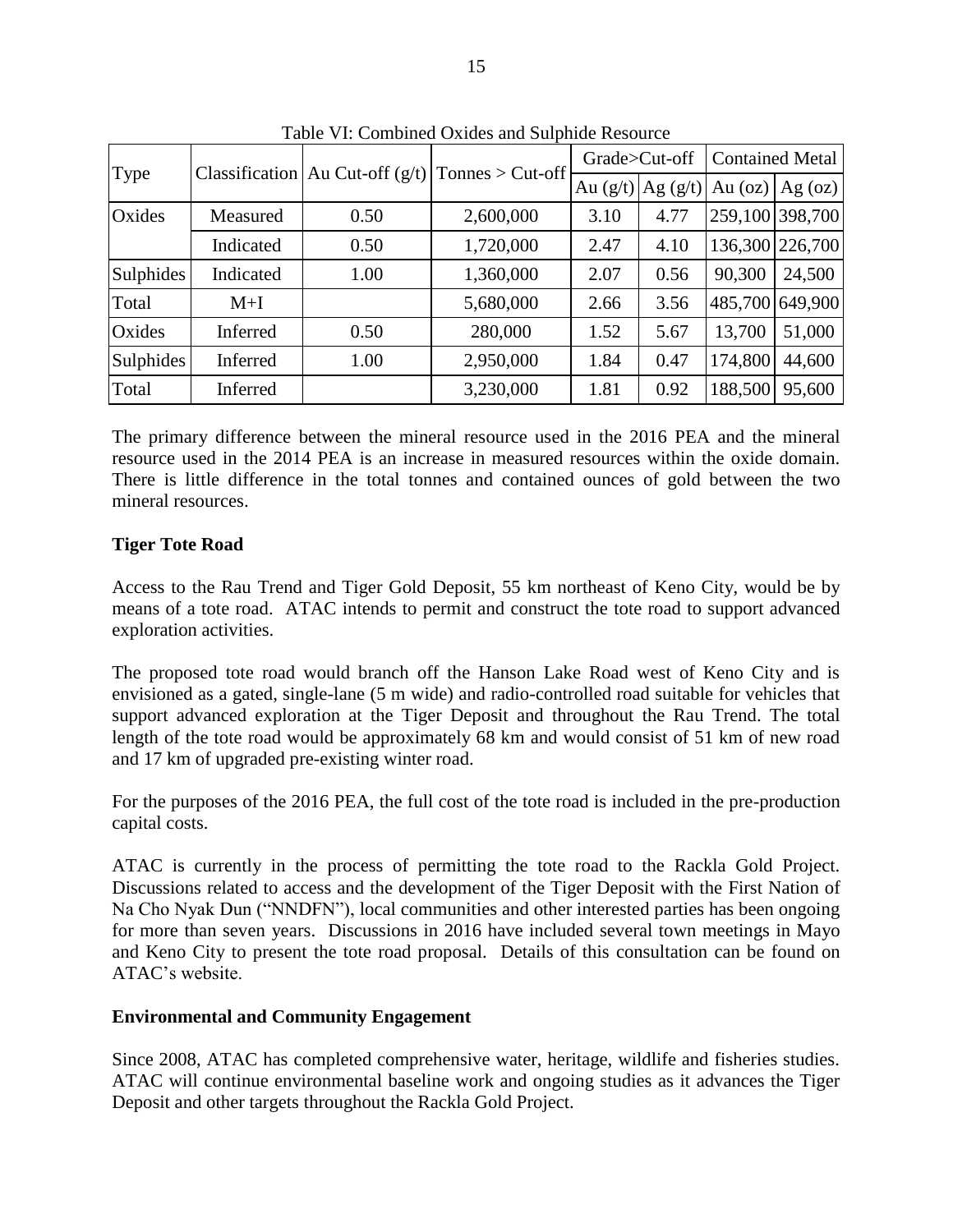Community and First Nation engagement began in 2008, and an Exploration Cooperation Agreement with the NNDFN was signed in 2010. This Exploration Cooperation Agreement provides a framework within which exploration activities and environmental regulatory process on ATAC's Rackla Gold Project have been and will continue to be carried out. The Rackla Gold Project lies exclusively within the Traditional Territory of the NNDFN.

### (b) Bengal Showing

As part of its 2015 exploration program, ATAC completed a wide spaced soil sampling grid extension southeast of [the Bengal Showing](http://www.atacresources.com/assets/img/2012-bengal-trench.pdf) which is located 3.2 km south of the [Tiger Deposit.](http://www.atacresources.com/projects/rackla/rau-trend/tiger-deposit) The Bengal Showing occurs within a broad intermittent gold-in-soil geochemical anomaly hosted in an underexplored package of variably calcareous siltstone sediments in a lower slope to basinal stratigraphic setting. The 2012 channel sampling of an exposure of highly friable interbedded limestone and pyritic siltstone yielded numerous elevated gold results including 3.19 g/t gold over 1 m.

### (c) Airstrip Anomaly

The 2015 soil sampling program was successful in identifying the Airstrip Anomaly. Soil sampling in 2016 increased the size of the Airstrip gold-in-soil anomaly from 10 km2 to 11.5 km2. The anomaly remains open to the north, south and west.

A program of RAB drilling, prospecting, geological mapping and soil sampling at the Airstrip anomaly was completed in 2016. The RAB drilling included seven shallow holes at two priority Airstrip targets. Near-surface gold mineralization was encountered at both targets and is hosted in a favourable, variably calcareous siltstone unit. Outcrop exposure is limited across the Airstrip anomaly and nine additional targets remain to be tested in the future. An updated Airstrip anomaly map can be viewed on the ATAC website [\(www.atacresources.com\)](http://www.atacresources.com/).

Highlights from the Airstrip RAB drilling are presented in the following table.

| Airstrip Highlight KAB Drill Results |             |                |           |       |  |  |
|--------------------------------------|-------------|----------------|-----------|-------|--|--|
| <b>RAB</b>                           | <b>From</b> | T <sub>o</sub> | Interval* | Gold  |  |  |
| <b>Drill Hole</b>                    | (m)         | (m)            | (m)       | (g/t) |  |  |
| ASR-16-004                           | 53.34       | 59.44          | 6.10      | 1.04  |  |  |
| and                                  | 67.06       | 68.58          | 1.52      | 0.73  |  |  |
| and                                  | 70.10       | 71.63          | 1.53      | 1.11  |  |  |
|                                      |             |                |           |       |  |  |
| ASR-16-005                           | 6.10        | 12.19          | 6.09      | 0.97  |  |  |
| incl.                                | 10.67       | 12.19          | 1.52      | 3.68  |  |  |
|                                      |             |                |           |       |  |  |
| ASR-16-006                           | 10.67       | 13.72          | 3.05      | 3.75  |  |  |
| incl.                                | 10.67       | 12.19          | 1.52      | 6.00  |  |  |
| and                                  | 51.82       | 65.53          | 13.71     | 1.43  |  |  |

**Airstrip Highlight RAB Drill Results**

RAB drill hole intersections are drilled thicknesses. True widths are unknown.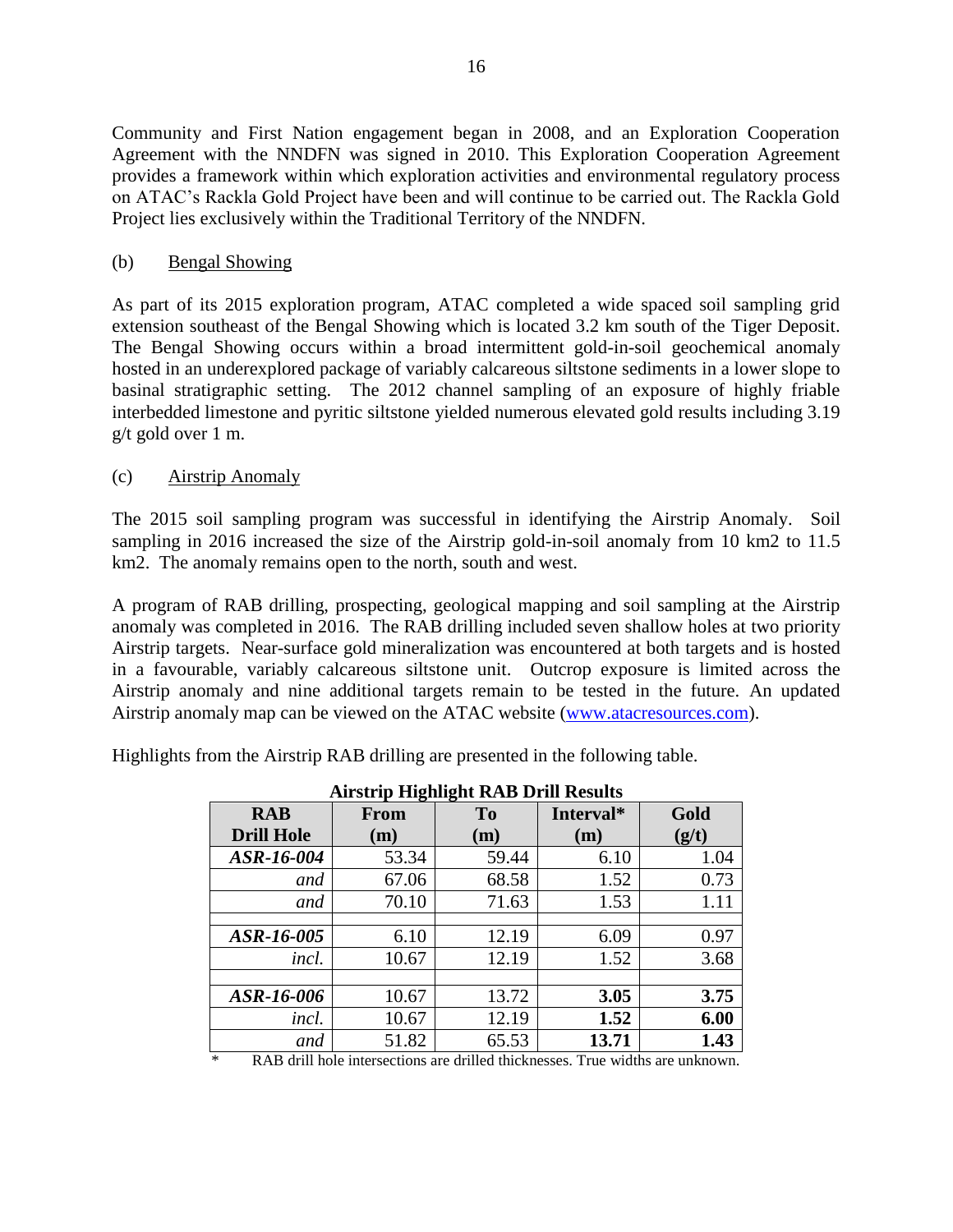Results from the 2016 mapping, prospecting and soil sampling are being interpreted in combination with the RAB drill information and will be used to define future drill targets.

### (d) Tiger East Exploration

The Tiger East exploration area is located in an area of anomalous gold-in-soil responses, 125 m to the southeast limit of the proposed Tiger deposit open pit. IN 2016, twenty-one oxide float composite grab samples were collected over a 150 m long area upslope of the east end of the Tiger Deposit. Ten of these samples returned values greater than 1 g/t gold. Assay values ranged from below detection up to 18.30 g/t gold.

The identification of a new area of high-grade, at-surface oxide gold mineralization is a significant exploration development for the Tiger area. Follow-up trenching and diamond drilling is warranted to determine if this mineralization could complement the current Tiger Deposit mineral resource as contained in the 2016 PEA.

### (e) Ocelot Zone

In 2010 ATAC made a significant silver-lead-zinc-indium discovery at the Ocelot target located in the western portion of the Rau Trend. It is situated in lowlands 1.5 km west of the Wind River Winter Road and 15 km northwest of the Tiger Deposit.

A total of 4,918 m in 24 holes was drilled at Ocelot during 2010 and 2011. Mineralization consists of medium to coarse grained pyrite and varying concentrations of low iron sphalerite and medium to coarse grained galena. Sulphide mineralization occurs within a steeply dipping northeast trending fault that cuts an extensive dolomite sequence locally exhibiting structural and fluidized breccias. Drilling to date has identified mineralization over a 230 m strike length and to a depth of 150 m. Mineralization remains open downdip and possibly along strike to the northeast.

In 2012, ATAC completed geophysical and geochemical surveys on the Ocelot target. No subsequent exploration has been carried out on the Ocelot Zone since 2012. A summary of assays from the drilling to date at the Ocelot Zone is available on on ATAC's website at [www.atacresources.com.](http://www.atacresources.com/news/news-releases/atac-resources-ltd-identifies-10-sq-km-gold-in-soil-anomaly-5-km-southeast-of-its-tiger-gold-deposit-rackla-gold-project-yukon)

#### **(ii) Nadaleen Trend**

In July of 2010, the Osiris gold showing was discovered approximately 100 km to the east of the Tiger Deposit (the "Osiris Showing"). Since that time, the eastern portion of the Rackla Gold Belt has been referred to as the "Nadaleen Trend".

The Nadaleen Trend mineralization is distinctly different in character from the Tiger Deposit mineralization in that fine-grained pyrite, realgar and orpiment appear to be the primary minerals associated with gold, rather than coarse-grained pyrite and arsenopyrite. The mineralization occurs in limestone debris flows and turbidite deposits characteristic of an offshore sedimentary environment, whereas the Tiger Deposit is hosted by shallow water dolomitized limestone. The mineralogy, chemistry and geological setting of the Nadaleen Trend Showings are characteristic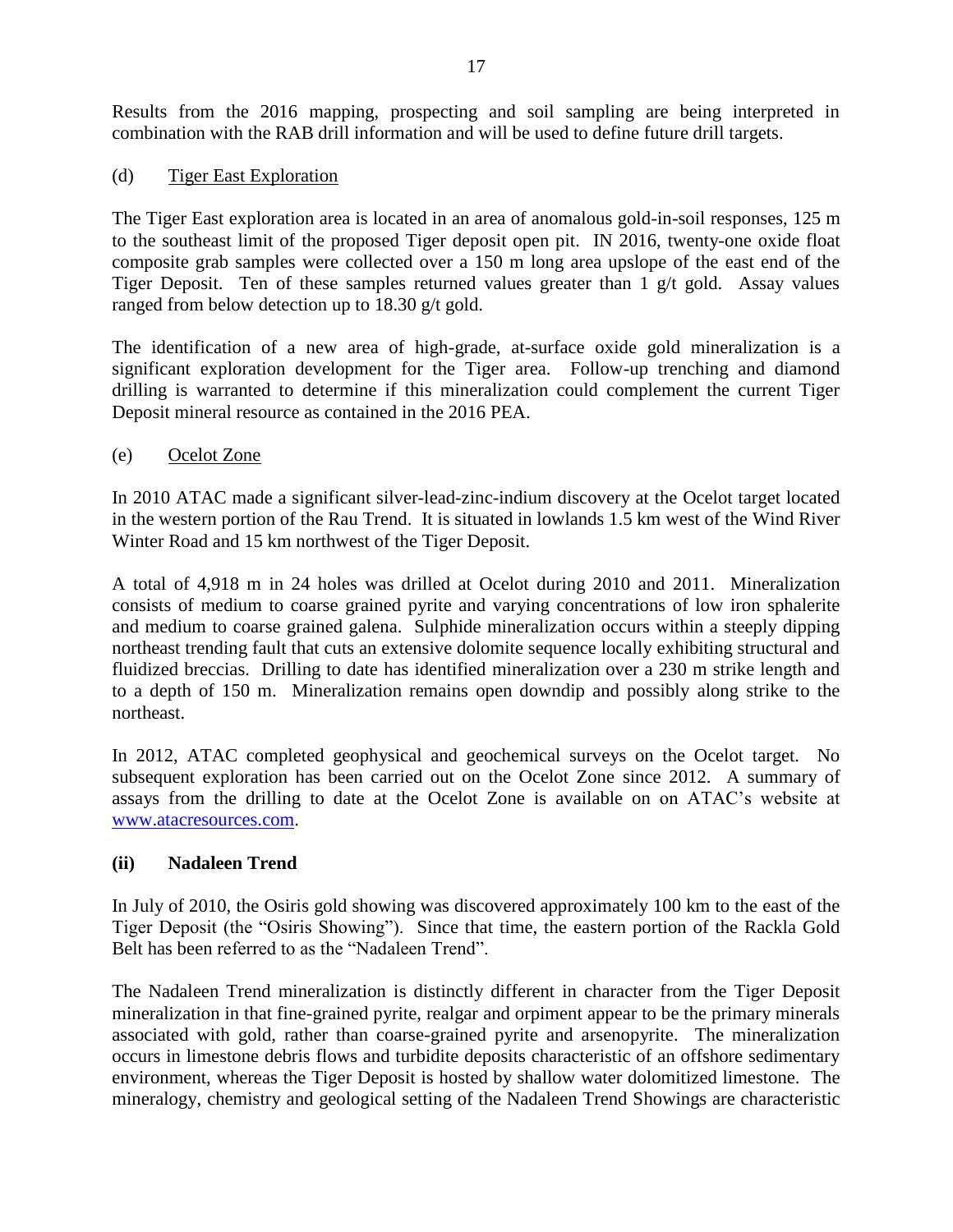of Carlin-type mineralization in contrast to the Tiger Deposit, which has characteristics of intrusive-related gold deposits.

(a) Osiris Zone

Gold mineralization at the Osiris Zone is hosted by carbonate rocks of uncertain age that are folded into a southerly plunging anticline and occurs in the form of narrow veins, veinlets, stockworks and disseminations of fine grained pyrite associated with realgar and orpiment (both are arsenic sulphide minerals) accompanied by decarbonitization, silicification and peripheral calcite flooding. The discovery has been traced for an 800 m strike length on both limbs of the fold. The strongest mineralization occurs within a 40 m wide zone that lies along the fold axis near the crest of the anticline.

Drill campaigns from 2010 through 2012 tested two distinct structural settings for Carlin-type gold mineralization: (i) the steeply dipping west limb of the anticline; and (ii) the near-surface mineralization in the south-dipping east limb. Assay results from all Osiris drilling to date can be viewed on ATAC's website at [www.atacresources.com.](http://www.atacresources.com/news/news-releases/atac-resources-ltd-identifies-10-sq-km-gold-in-soil-anomaly-5-km-southeast-of-its-tiger-gold-deposit-rackla-gold-project-yukon)

(b) Ibis Zone

The Ibis Zone is located about 500 m southwest of the Osiris Zone. Gold mineralization here is stratabound and is localized in the same southerly plunging anticline that hosts the Osiris Zone. The style of mineralization in the two zones is very similar, with the best gold grades occurring at or near the contact between silty limestone and overlying dolostone. The axial crest of the anticline contains the widest and best mineralized intervals.

Mineralization has been intersected over an unfolded strike length of 200 m to the current maximum depth of 400 m below surface. The mineralized area remains open to expansion to depth. Results from the 2011 through 2013 drill programs at the Ibis Zone can be viewed on ATAC's website at [www.atacresources.com.](http://www.atacresources.com/news/news-releases/atac-resources-ltd-identifies-10-sq-km-gold-in-soil-anomaly-5-km-southeast-of-its-tiger-gold-deposit-rackla-gold-project-yukon)

(c) Conrad Zone

The Conrad Zone was discovered in 2010 and it lies 1 km east-northeast of the Osiris Zone. Carlin-type mineralization at the Conrad Zone is contained within several structural and stratigraphic settings. In the Conrad Upper Zone, gold mineralization occurs along the stratigraphic contact between limestone and an overlying pyritic siltstone cap unit. The Upper Zone has been continuously traced by shallow drilling over a strike length of 800 m. The thickest and best mineralized parts of the Upper Zone occur along the crest of an anticlinal fold where OS-13-219 intersected 68.58 m of 4.23 g/t gold (from 7.62 m to 76.20 m).

Mineralization at the Conrad Middle Zone has been traced by wide-spaced drill holes for 300 m. It is characterized by alteration and mineralization within and adjacent to a relatively flat-lying fault. A solution collapse breccia body located at and above the intersection of the flat-lying fault with a near-vertical, east-west trending fracture system was identified in two drill holes in 2012. One of these holes (OS-12-116) intersected two intervals in this zone which returned 56.93 m of 4.68 g/t gold and 27.43 m of 4.09 g/t gold.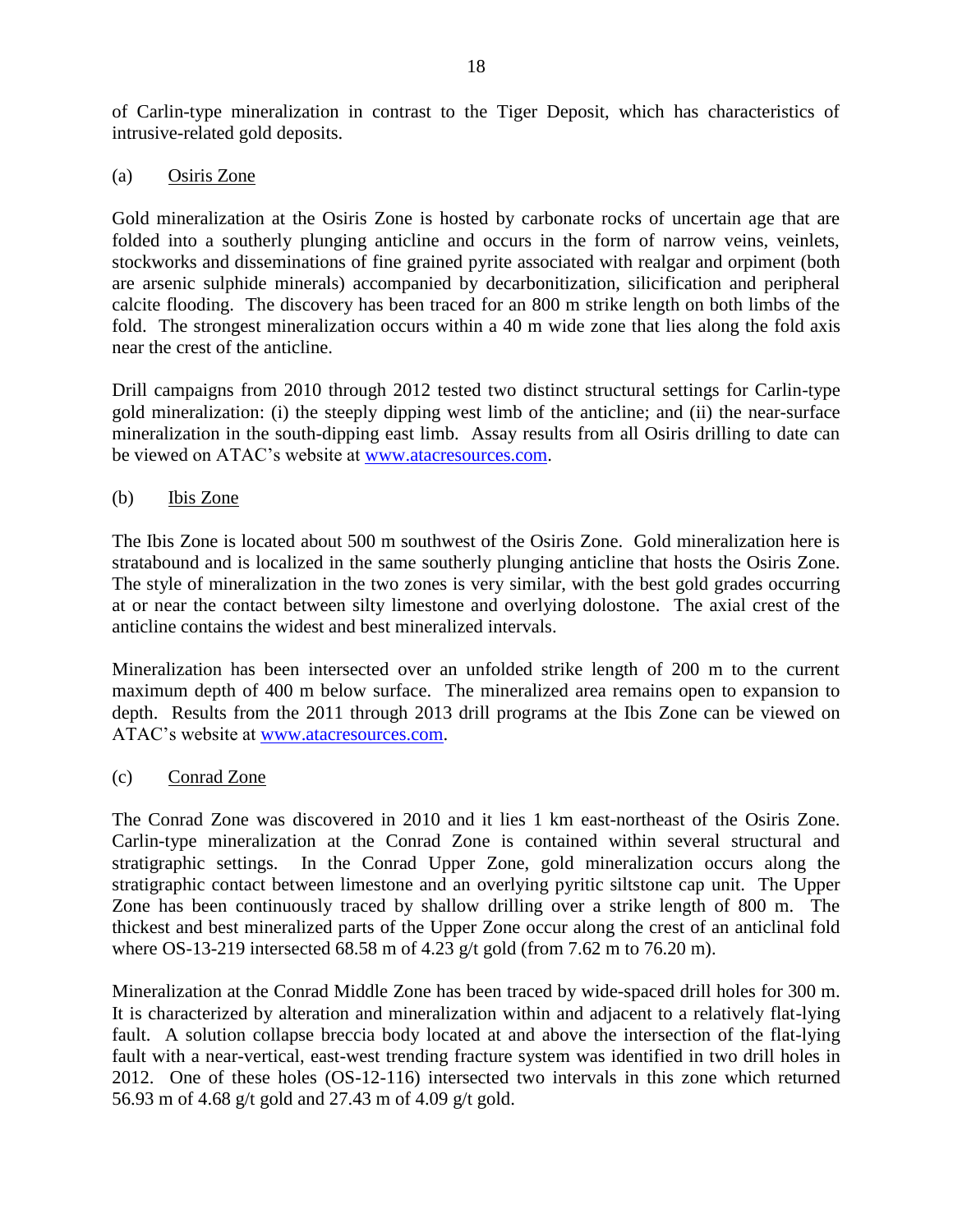In 2013, a drill hole (OS-13-219) was collared 50 m west of the 2012 holes and tested the strike extension of the solution collapse breccia zone. The hole intersected 33.86 m of 5.40 g/t gold. Limited drilling further west intersected the mineralized flat-lying fault for a total strike length of 300 m. However, the potential strike extension of the breccia body has not been tested along the full length of the Middle Zone.

In 2014, four holes totaling 2,911m were drilled at the Conrad Zone. These holes tested the western projection of the Middle Zone. Hole OS-14-227 intersected 4.40 m grading 5.50 g/t gold and 30.79 m grading 9.50 g/t gold. Holes OS-14-228 and OS-14-229 further demonstrate the lateral continuity and high grade nature of the Middle Zone with intercepts of 40.22 m of 6.57 g/t gold and 36.57 m of 5.06 g/t gold, respectively. The fourth hole, OS-14-230 intersected two new significant gold intervals that returned 42.67 m of 3.03 g/t gold and 21.71 m of 3.15 g/t gold, beneath previously known Conrad mineralization. The intersections in the fourth hole are collectively referred to as the Conrad Lower Zone. All Conrad Zones remain open along strike and at depth.

One diamond drill hole was completed at the Conrad Zone in 2015. Hole OS-15-231 was specifically drilled to: (i) test a possible link between the Conrad Upper and Middle zones; (ii) determine the continuity of mineralization within the Upper and Middle zones; (iii) better understand the favourable near vertical contact zone between limestone and siltstone; and (iv) step out from the Conrad Lower Zone mineralization discovered in hole OS-14-230.

Hole OS-15-231 intersected 124.96 m of 3.02 g/t gold and successfully demonstrated the potential for mineralization between the Conrad Upper and Middle Zones. In addition, the hole indicated that both the limestone and siltstone are mineralized in the vicinity of the near vertical contact between the two rock units. Due to technical complications, Hole OS-15-231 was lost within the mineralized limestone/siltstone contact corridor at 482.50 m, approximately 170 m short of the expected Lower Zone target.

Results from all drilling at the Conrad Zone can be viewed on ATAC's website at [www.atacresources.com.](http://www.atacresources.com/news/news-releases/atac-resources-ltd-identifies-10-sq-km-gold-in-soil-anomaly-5-km-southeast-of-its-tiger-gold-deposit-rackla-gold-project-yukon)

(d) Sunrise Zone

The Sunrise Zone is located 300 m east of the main Osiris anticline zone and upslope of a strong gold-in-soil geochemical anomaly that was drill-tested late in the 2012 drill season. Mineralization in the Sunrise Zone occurs as two apparently sub-parallel zones that dip moderately south-southeast. The lower and northernmost zone of stratabound mineralization was intersected in holes OS-12-171 and OS-12-173. The best mineralized interval from the three holes completed in 2012 was intersected at the top of hole OS-12-173 where intensely decalcified limestone is adjacent to a steeply dipping fault that separates the Osiris carbonate sequence from overlying shale. The hole was collared directly within mineralization and returned 14.86 m of 10.54 g/t gold.

In 2013, ATAC completed an additional seven drill holes at the Sunrise Zone. The 2013 drilling to the east and west of the 2012 discovery hole (OS-12-173) successfully extended the strike length of mineralization to 200 m and to a depth of 250 m from surface.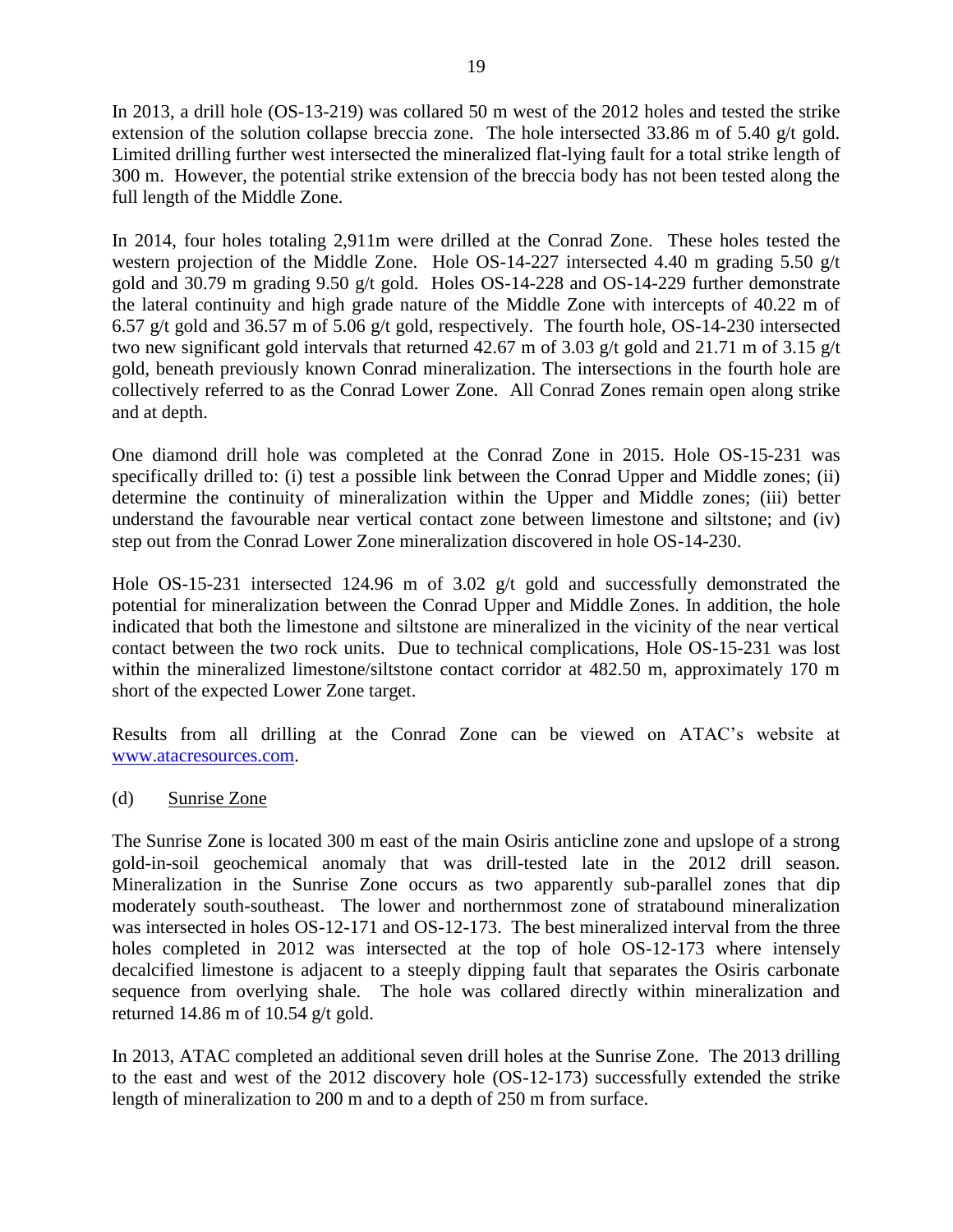Drilling in 2014 was carried out for the purpose of expanding the western end of the Sunrise Zone toward the high-grade part of the Osiris anticline. Step out drilling to the west of the 2013 holes intersected additional mineralization at depth. The higher grade part of the Sunrise Zone is a 200 m long, steeply south dipping and southwest-plunging body of stratabound, structurally controlled Carlin-type gold mineralization that remains open at depth.

Results from all drilling at the Sunrise Zone can be viewed on ATAC's website at [www.atacresources.com.](http://www.atacresources.com/news/news-releases/atac-resources-ltd-identifies-10-sq-km-gold-in-soil-anomaly-5-km-southeast-of-its-tiger-gold-deposit-rackla-gold-project-yukon)

(e) Anubis Area

In September of 2012, ATAC made a major new discovery of Carlin-type mineralization in the Nadaleen Trend. The new zone, named Anubis, was discovered through follow-up prospecting of reconnaissance soil geochemical sampling anomalies about 10 km west of the Osiris area.

The Anubis target area is underlain by a sequence of mid-Paleozoic carbonate rocks with interbedded calcareous siltstone and shale. Systematic grid soil sampling has identified 8 km (in cumulative length) of northwest trending linear arsenic, antimony and mercury soil geochemical anomalies with intermittently coincident gold soil response that are associated with well-defined recessive regional-scale faults.

The Anubis discovery consists of a partially exposed outcrop of highly fractured, strongly folded, silicified and decarbonatized sanded limestone breccia. The breccia occurs within calcareous siltstone and shale units along one of the regional fault zones. Four samples collected along the one metre long exposure returned 139 g/t gold, 125 g/t gold, 122 g/t gold and 84.2 g/t gold.

The discovery drill hole at Anubis (AN-12-001) intersected 19.85 g/t gold over 8.51 m. Drill holes AN-12-002 and 003 targeted the on-section, downdip potential of the discovery hole. Hole AN-12-002 intersected anomalous gold intermittently throughout the hole while hole AN-12-003 intersected a broad zone of high-grade gold mineralization that yielded 9.08 g/t gold over 16.76 m (69.19 m to 85.95 m) and bottomed in 4.54 g/t gold over 1.52 m (153.01 m to 154.53 m).

Although the geometries and controls of gold mineralization at Anubis are not fully understood due to limited drilling, the zone remains open in all directions and results warrant additional drilling.

In 2013, a program of soil geochemistry, prospecting, excavator pitting and mapping successfully outlined a highly prospective  $12 \text{ km}^2$  area centred within a major fault network. Six new Carlin-type gold targets (Corona, Columba, Dorado, Draco, Zodiac and Lyra) were identified. Preliminary sampling at the Dorado gold target, located 2 km northwest of the Anubis 2012 drill discovery returned assays of 4.64, 3.98, 3.54, 2.63 and 2.62 g/t gold from hand pit grab samples.

Assay results returned greater than  $1 \text{ g/t}$  gold from initial grab samples taken from test pits at the Zodiac, Corona and Draco gold targets. In addition, highlight silver values from Zodiac and Corona included 900 g/t (26.25 oz/ton) silver and 2,910 g/t (84.88 oz/ton) silver, respectively. In addition, Anubis and Ana gold targets were advanced through detailed mapping.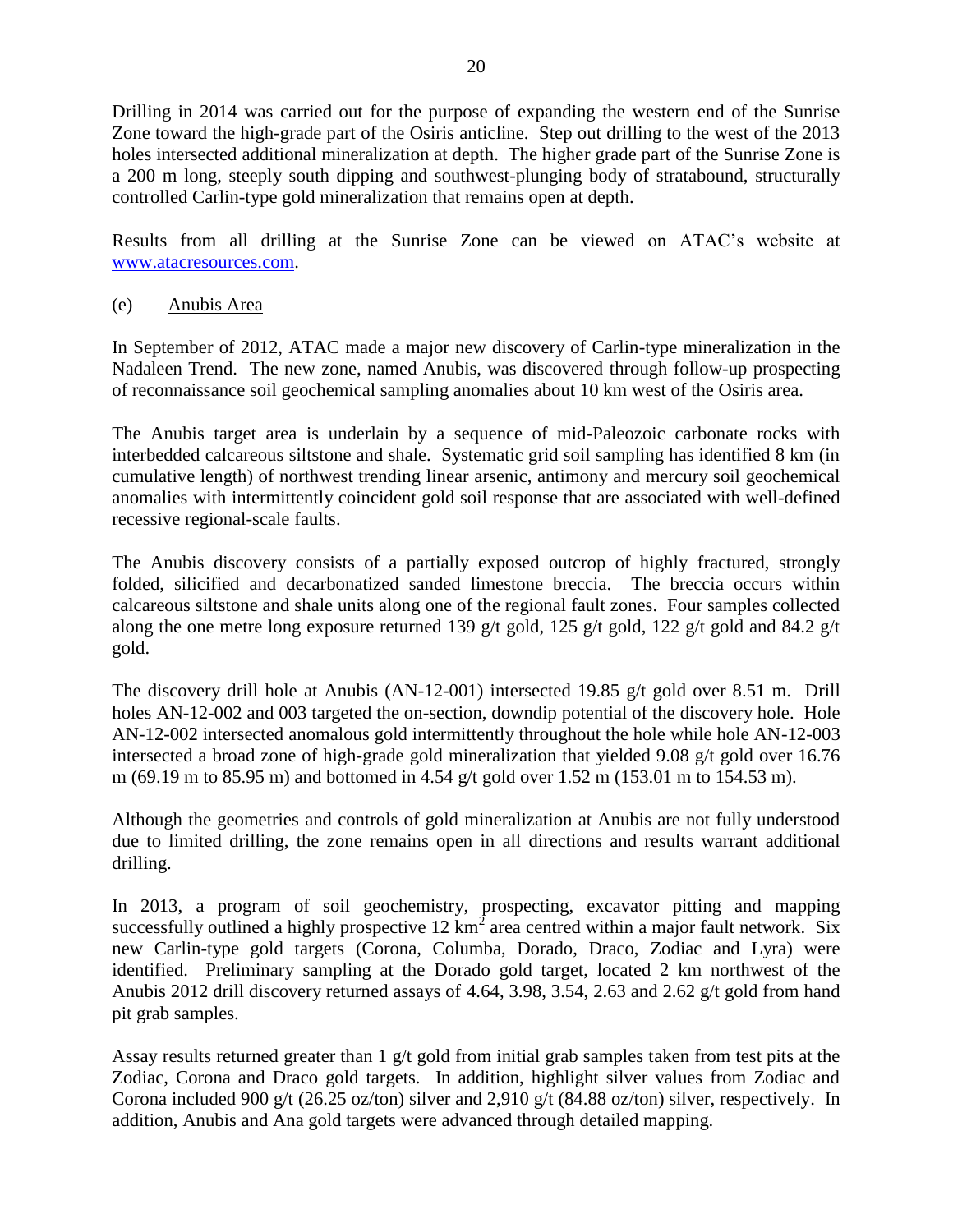Follow up drilling in 2014 tested the Anubis Zone at 25 m step-outs to the north and south of the 2012 discovery hole as well as at depth. None of the three 2014 holes intersected significant gold mineralization.

The systematic 2014 exploration program was very successful in achieving ATAC's objective of tracing known gold bearing faults and identifying new mineralized crosscutting faults over the largely untested regional-scale mineralizing system that underlies the Nadaleen Trend. As with many Carlin-type deposits in Nevada, understanding mineralizing structures and where they interact with receptive calcareous host rocks is a critical step before targeting drill holes.

As part of the 2015 exploration program, ATAC completed a six week rotary air blast ("RAB") drill campaign in the Anubis Area. The drilling was carried out at the 18 sq/km Anubis Cluster located 10 km west of the Osiris cluster of gold zones. The RAB drilling successfully identified what are believed to be the bedrock sources of numerous surface soil geochemical anomalies. A number of surface anomalies remain untested.

Results from all work carried out to date in the Anubis Area can be viewed on ATAC's website at [www.atacresources.com.](http://www.atacresources.com/news/news-releases/atac-resources-ltd-identifies-10-sq-km-gold-in-soil-anomaly-5-km-southeast-of-its-tiger-gold-deposit-rackla-gold-project-yukon)

### (f) Orion Target

The Orion target is located 300 m west of the 2012 Anubis discovery drill hole in an area of strongly anomalous gold in soil geochemical response that had not been drill tested prior to 2015. Mineralization at Orion occurs in both a debris flow-bearing fossiliferous limestone and a variably calcareous pyritic siltstone. However, mineralization is most prevalent in a highly deformed and fractured structural setting in the hanging wall pyritic siltstone assemblage where a secondary cross fault intersects the Anubis Fault.

In 2015, ARB-15-026 was the only RAB drill hole oriented north to test the pyritic siltstone. It intersected 47.24 m of 3.79 g/t gold starting at 15.24 m and continuing to the bottom of the hole. Mapping and prospecting in the Anubis area suggests that the pyritic siltstone that hosts the most significant mineralization at Orion is a regionally extensive unit and is in contact with the Anubis Fault for a strike length of over 1.5 km.

Exploration at the Orion Zone in 2016 began with a Phase I RAB drill program to better delineate gold mineralization surrounding the 2015 Orion discovery RAB hole in preparation for diamond drilling. The Phase II drill program at the Orion Zone was successful in achieving its objective of confirming previous RAB drill results, identifying additional mineralization and acquiring important geological and structural information.

A total of 1,540 m of shallow diamond drilling was completed in ten holes at the Orion Zone. Drilling targeted the hanging wall pyritic siltstone and footwall brecciated limestone stratigraphy of the Anubis Fault near hole AN-10-010 that intersected 61.29 m of 2.75 g/t gold. Diamond drilling returned elevated gold and associated pathfinder elements (arsenic, antimony, mercury and thallium) that are characteristically peripheral to Carlin-type mineralized systems. A summary of the 2016 Orion Zone diamond drill holes are presented below: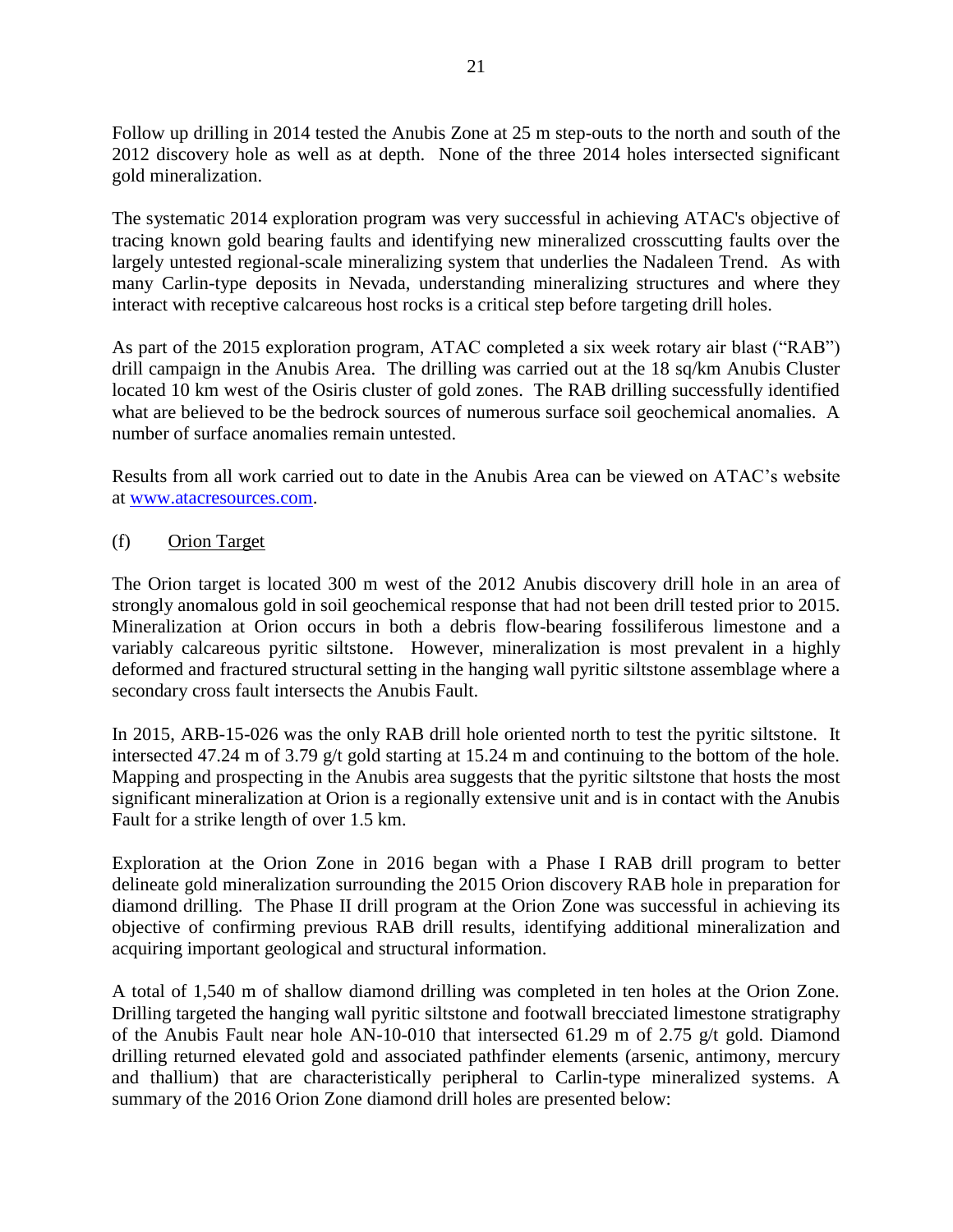| <b>Drill Hole</b> | From   | To     | Interval* | Gold  |  |
|-------------------|--------|--------|-----------|-------|--|
|                   | (m)    | (m)    | (m)       | (g/t) |  |
| $AN-16-010$       | 18.00  | 79.29  | 61.29     | 2.75  |  |
| incl.             | 18.00  | 32.61  | 14.61     | 3.98  |  |
| <i>incl.</i>      | 66.14  | 79.29  | 13.15     | 3.92  |  |
| $AN-16-011$       | 173.13 | 188.02 | 14.89     | 1.01  |  |
| $AN-16-012$       | 36.00  | 41.85  | 5.85      | 1.09  |  |
| $AN-16-013$       | 96.93  | 103.24 | 6.31      | 1.00  |  |
| $AN-16-017$       | 77.11  | 81.69  | 4.58      | 0.59  |  |
| $AN-16-018$       | 118.30 | 125.70 | 7.40      | 0.59  |  |

**Orion Zone Diamond Drill Results**

*\* Based on the character of the mineralization and the limited drilling, it is not possible to determine the true width of the intersections at this time.*

*Holes AN-16-014, 015, 016 and 019 did not intersect significant mineralization.*

Geochemical, geological and drill results suggest multiple opportunities for additional discoveries at targets along and adjacent to the 8 km Anubis Fault. Additional potential for gold mineralization also exists at depth where a favourable clastic carbonate unit is thought to occur beneath the siltstone host of gold mineralization at Orion and Anubis.

#### **Cyanide Leach Recovery Results**

As part of the 2016 program, cyanide leach tests were conducted on gold mineralization from the Orion Zone to determine gold recoverability relative to oxidation intensity proximal to the Anubis Fault. A total of 57 samples were selected from six diamond drill holes at Orion and analyzed for total cyanide soluble gold by cyanide leach. These samples displayed a variation in oxidation intensity from none to strong and contained gold values between 0.07 g/t gold and 9.57 g/t gold. The table below shows the gold recovery according to oxidation intensity.

|                  |                |                    |          | Original Fire     |
|------------------|----------------|--------------------|----------|-------------------|
| <b>Oxidation</b> | <b>Samples</b> | Cyanide Soluble Au | Average  | Assay             |
| <b>Intensity</b> | Analyzed       | Recovery Range*    | Recovery | Au Result         |
|                  |                |                    |          | Range             |
| Weak-None        | 32             | $0 - 36 %$         | 3 %      | $0.07 - 8.91$ g/t |
| Moderate         | 18             | 42 - 108 %         | 85 %     | $0.25 - 9.57$ g/t |
| Strong           |                | 73 - 103 %         | 89 %     | $0.40 - 2.34$ g/t |

#### **Orion Gold Recovery from Cyanide Leach**

*\* Recovery results over 100% are due to sample variability and are considered to be complete recoveries.*

Oxidation at the Orion Zone has been identified in both the near-surface weathering environment and the Anubis Fault plane. Drilling at Orion encountered recoverable oxide gold mineralization to a depth of over 160 m from surface. Oxidation tends to be strongest immediately within the Anubis Fault plane but extends into the adjacent pyritic siltstone and brecciated intervals of the limestone unit. Gold recoveries generally increase with the intensity of oxidation.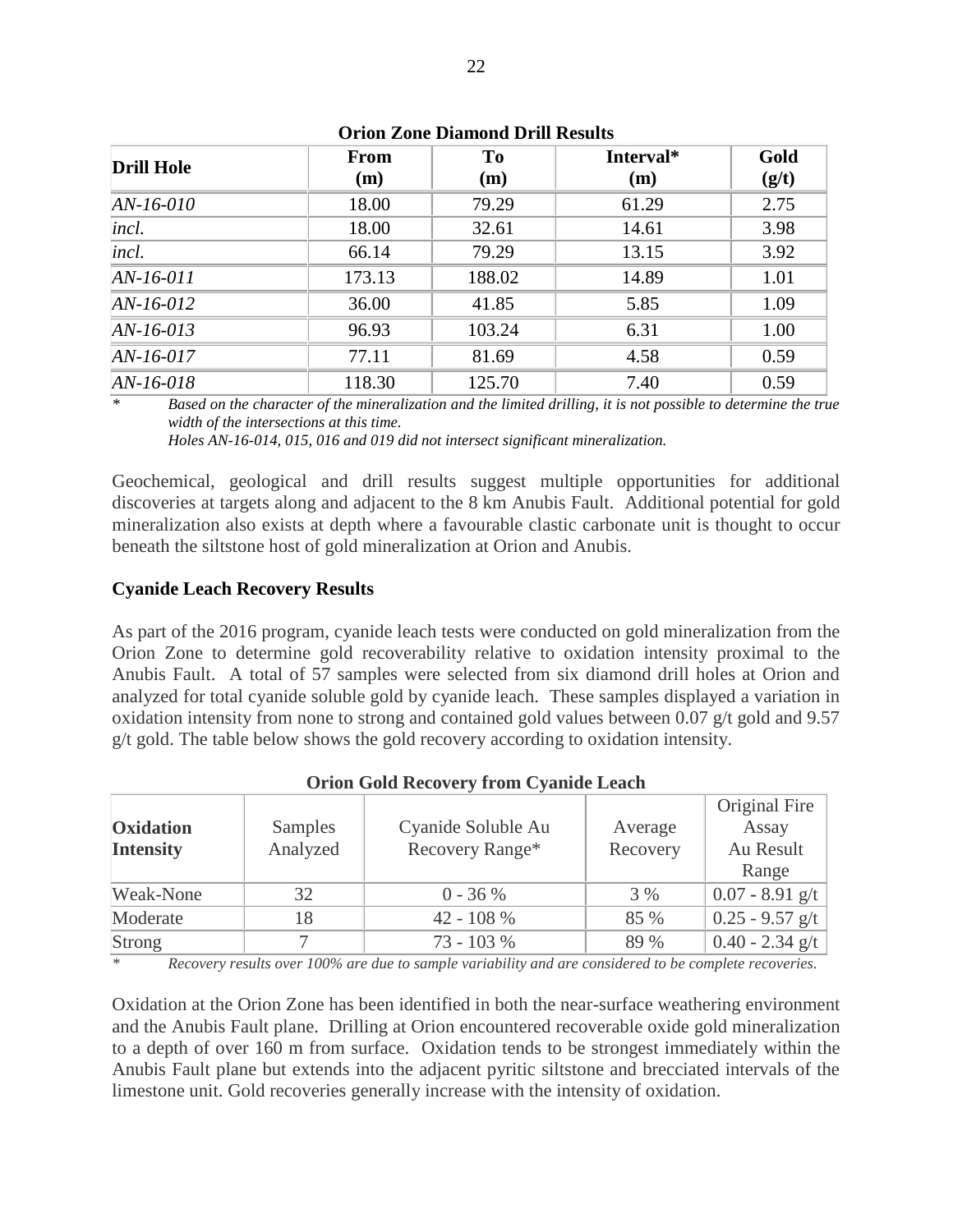A photograph showing oxide intensities from the Orion Zone can be viewed on [ATAC's website.](http://www.atacresources.com/)

# **QA/QC**

Diamond drill samples were forwarded to ALS Minerals in Whitehorse, Yukon or North Vancouver, British Columbia where they were fine crushed before a 250 gram split was pulverized to better than 85% passing 75 microns. Pulps were then analyzed at ALS Minerals in North Vancouver, B.C. where gold determinations were carried out. Splits of the pulverized fraction were dissolved using a multi acid digestion and analyzed for 49 elements using inductively coupled plasma (ICP) together with mass spectrometry (MS) and atomic emission spectroscopy (AES). Gold analyses were by the Au-AA26 procedure that involves fire assay preparation using a 50 gram charge with an atomic absorption spectroscopy (AAS) finish.

The cyanide soluble assays were performed by ALS Minerals (Au-AA13 method). The cyanide soluble gold recovery is the percentage of the fire assay value reporting to the leach solution. Rigorous procedures are in place regarding sample collection, chain of custody and data entry. Certified assay standards, duplicate samples and blanks are routinely inserted into the sample stream of diamond drill samples to ensure integrity of the assay process. All diamond drill samples included in this news release have passed the QA/QC procedures as described above.

## **2. Dawson Gold Joint Venture**

On August 19, 2016, ATAC sold its 50% interest in the Dawson Gold joint venture (the "Joint Venture") to Arcus Development Group Inc. ("Arcus"). Formed in 2012, the Joint Venture contained four mineral properties: the Dan Man, Touleary, Green Gulch and Shamrock. All four properties are located in the White Gold District of west-central Yukon with the Dan Man sharing its southern property boundary with Goldcorp Inc.'s Coffee Gold Project.

As consideration for ATAC's 50% interest in the four Joint Venture properties, Arcus issued ATAC 10,869,910 common shares and 5,000,000 share purchase warrants. The warrants entitle ATAC to purchase an additional 5,000,000 Arcus common shares at a price of \$0.20 per share at any time prior to August 19, 2021. ATAC also retained a 1% net smelter return royalty interest in any future production from any of the four properties.

Following the completion of the transaction, ATAC held 19.99% of the issued Arcus share capital. As a condition of the 5,000,000 share purchase warrants, ATAC provided both Arcus and the TSX Venture Exchange (the "Exchange") with an undertaking that ATAC may not exercise warrants if doing so will result in ATAC holding 20% or more of the issued Arcus share capital following the exercise of any of the warrants.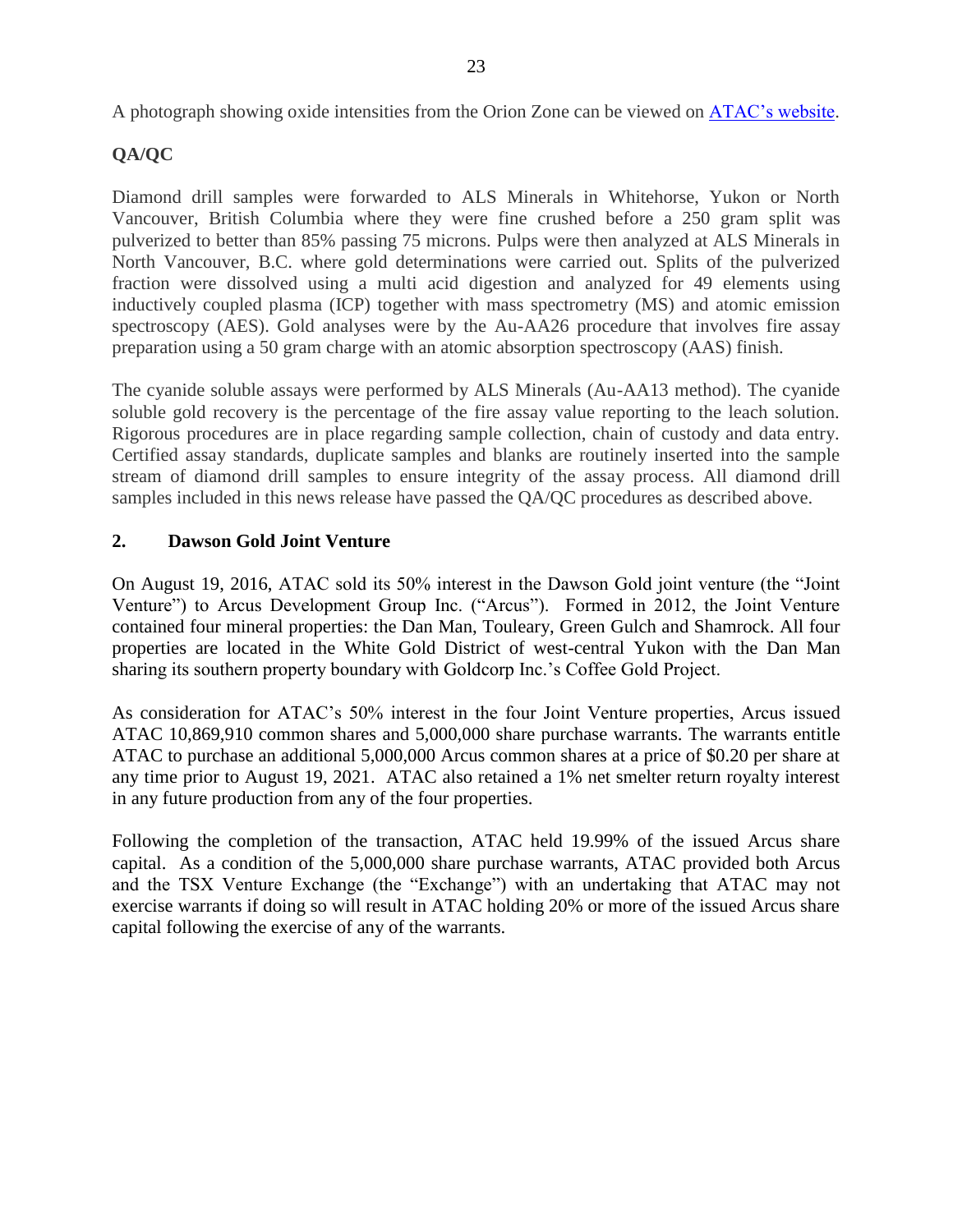## **3. Rosy Property**

ATAC holds a 100% interest in the Rosy property which covers a large system of gold-silver veins located in the Whitehorse Mining District of southern Yukon. Property-wide, helicopterborne VTEM and magnetic surveys were flown during 2007 and soil geochemical surveys, prospecting and geological mapping were conducted in July 2008. This work identified two main areas of vein mineralization and a number of gold-in-soil anomalies.

ATAC carried out further soil sampling and prospecting in 2009 and identified additional weakly mineralized veins. In July 2010 Bonaparte Capital Corp. ("Bonaparte") conducted a two hole, 263 m diamond drill program. Results were disappointing and Bonaparte terminated its option on the property in December 2010. A small prospecting program was carried out in the early summer of 2016 and partially funded through the Yukon Mineral Exploration Program.

## **4. Connaught Property**

The Connaught property is owned 100% by ATAC and is located in the Dawson Mining District in west-central Yukon. It lies immediately south of the Sixtymile placer gold camp, approximately 65 km west of Dawson City.

The property hosts a number of silver-lead-gold veins within a 13 by 5 km area of anomalous soil geochemical response which approximately coincides with a pronounced magnetic high. Although the area has good road access, follow-up work has been limited to trenching and a few drill holes along lightly vegetated ridge tops. Where exposed, the veins are typically 0.3 to 2 m wide and grade 100 to 2,000 g/t silver with 0.3 to 2 g/t gold and 3 to 60% lead. A 218 tonne bulk sample test completed by a previous operator in 2011 averaged 2,228.5 g/t silver and 60% lead.

An \$80,000 work program at the Connaught property consisting of soil sampling, prospecting and geological mapping was completed in 2015. ATAC has received a reimbursement of approximately \$32,000 of these costs from the Yukon Government through the Yukon Mineral Exploration Program.

No work was conducted in 2016.

## **5. Panorama Property**

ATAC holds a 100% interest in the Panorama property which consists of 36 mineral claims located in Dawson Mining District of west-central Yukon. The property is a bulk-tonnage gold prospect modelled on the former Brewery Creek Mine, 15 km to the west.

Work in 2015 consisted of a helicopter borne geophysical survey. No work was conducted in 2016.

## **6. Rusty Property (T claims)**

ATAC holds a 100% interest in the 73 mineral claims comprising the Rusty property, located 125 km northeast of the community of Mayo, Yukon. The property is a silver-lead-zinc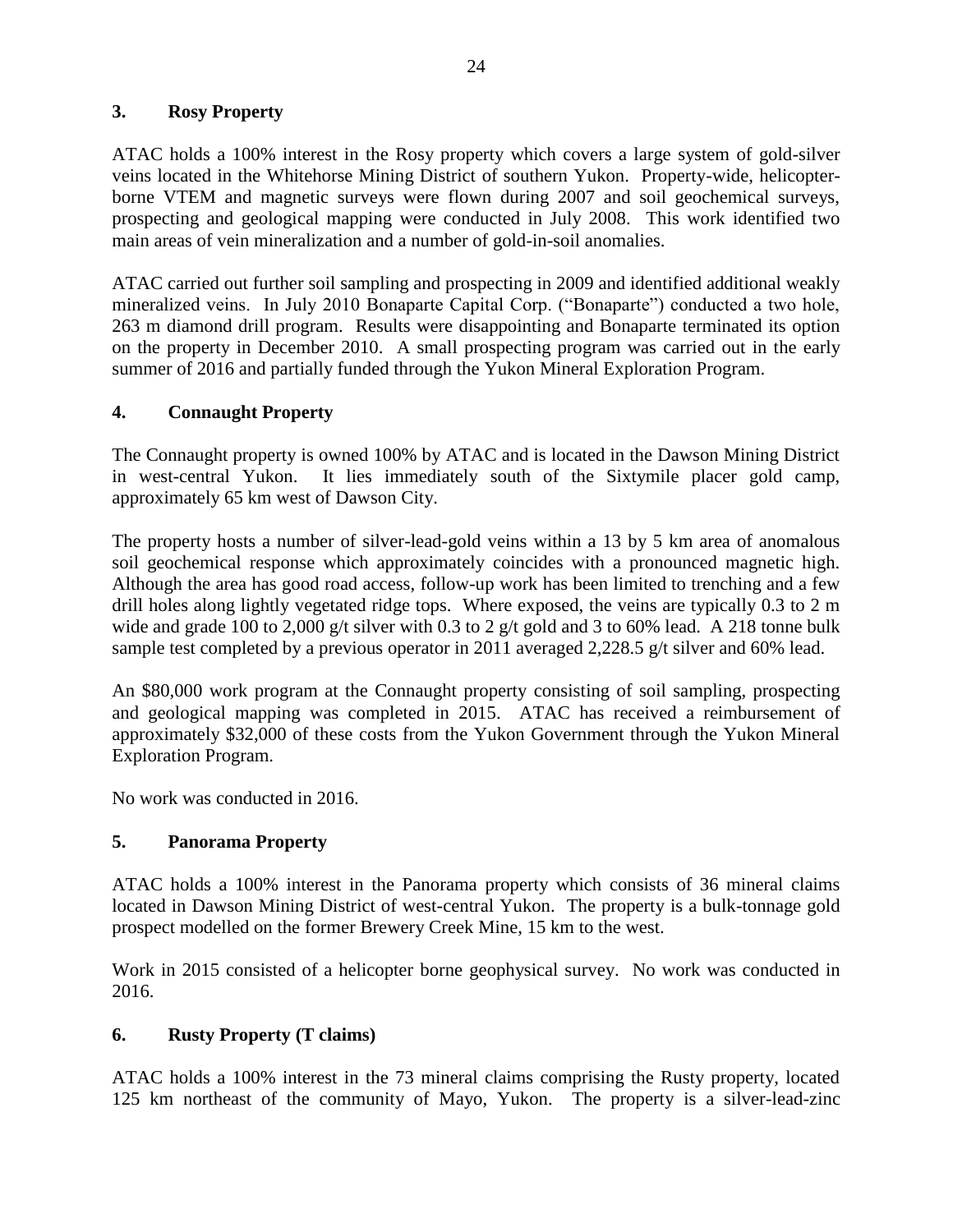exploration target. A minor geochemical sampling program was competed in 2014. No work was conducted in 2016.

### **7. Idaho Creek Property**

In 2006 ATAC staked the 58 claims comprising the Idaho Creek property in the Whitehorse Mining District in west-central Yukon. The property hosts gold and silver mineralization, geophysical anomalies and extensive soil geochemical anomalies, some of which were drill tested in 2006 and 2007 under the terms of an option agreement that was terminated in November 2007. Drill results were generally disappointing and accumulated costs were writtenoff by ATAC.

The property was held under option by a third party during the period January 2010 through November 2014. Work in 2015 consisted of a helicopter borne geophysical survey. No work was conducted in 2016.

### **TECHNICAL REVIEW**

Technical information disclosed in this MD&A has been reviewed by Julia Lane, B.Sc., P. Geo., a qualified person for the purposes of National Instrument 43-101. Julia Lane is a geological consultant to and the Vice President of Exploration of ATAC.

#### **SUBSEQUENT EVENTS**

On November 7, 2016, ATAC announced partial exploration results from the 2016 Orion drill program. See "Orion Target" for additional information.

## **SHARE CAPITAL INFORMATION**

#### **Shares**

The authorized share capital of ATAC consists of the following classes of shares:

- (a) an unlimited number of common shares without par value; and
- (b) an unlimited number of Class A preferred shares with a par value of \$1.00 each.

As of November 22, 2016, there were 122,822,077 ATAC common shares issued and outstanding.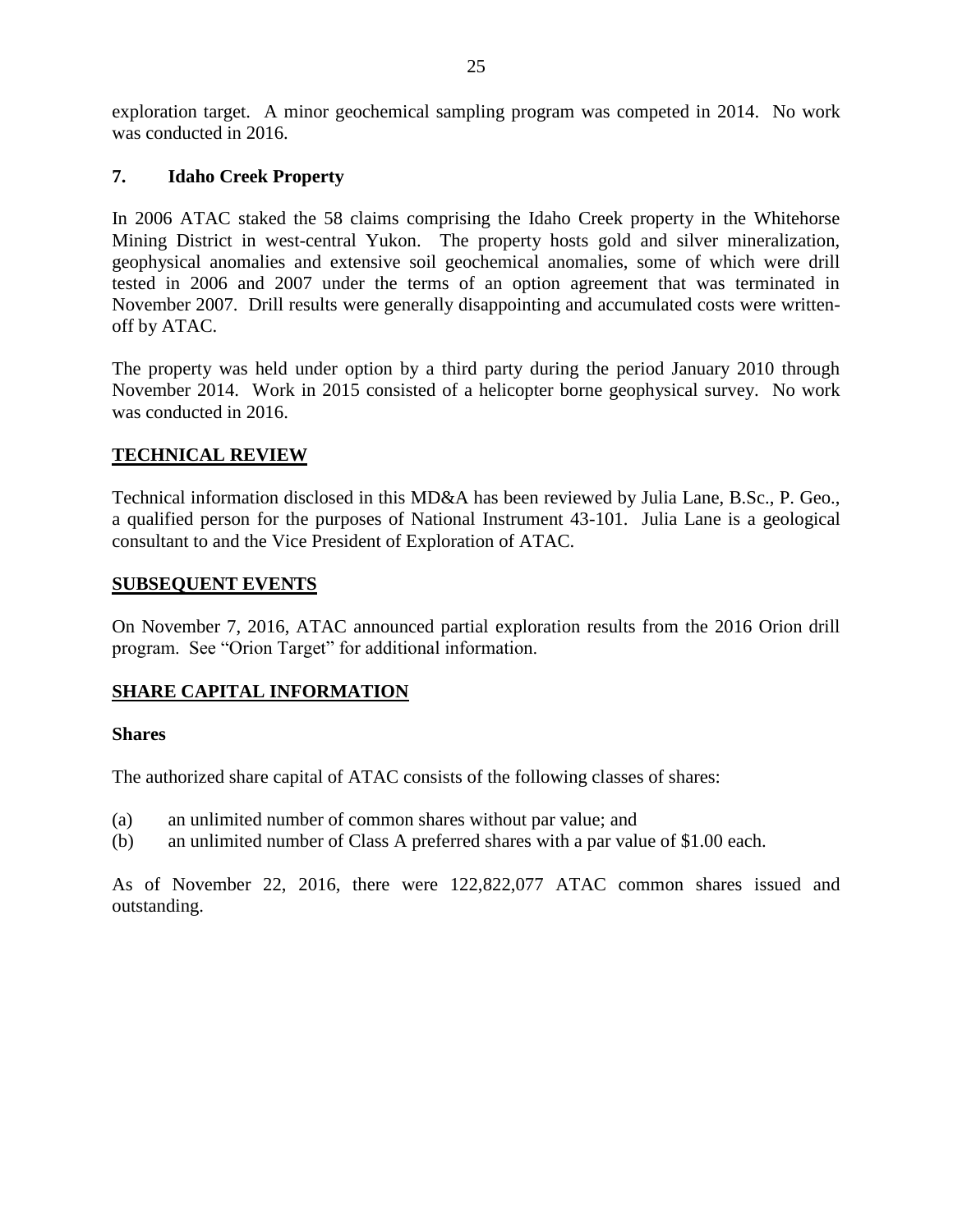# **Stock Options**

As of November 22, ATAC had outstanding stock options to acquire 8,527,500 common shares as follows:

| <b>Number of Options Outstanding</b> | <b>Exercise Price</b> | <b>Expiry Date</b> |
|--------------------------------------|-----------------------|--------------------|
| 1,840,000                            | \$1.80                | January 29, 2018   |
| 2,195,000                            | \$0.75                | February 3, 2019   |
| 1,800,000                            | \$0.75                | January 23, 2020   |
| 2,442,500                            | \$0.31                | January 21, 2021   |
| 250,000                              | \$0.76                | June 7, 2021       |
| 8,527,500                            |                       |                    |

### **Warrants**

As of November 22, 2016, ATAC had no outstanding warrants to acquire common shares.